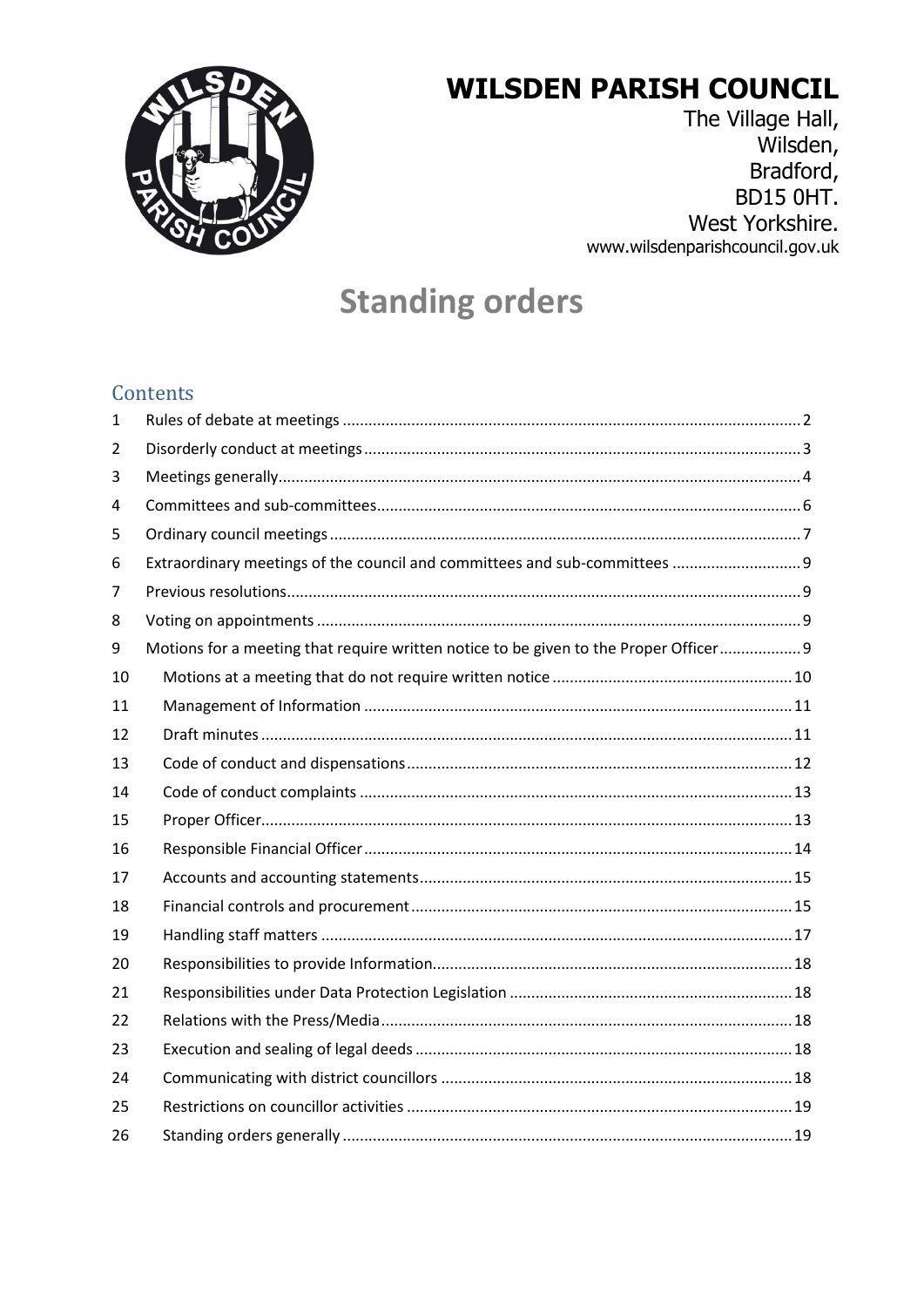#### <span id="page-1-0"></span>**1 Rules of debate at meetings**

- a Motions on the agenda shall be considered in the order that they appear unless the order is changed at the discretion of the chairman of the meeting.
- b A motion (including an amendment) shall not be progressed unless it has been moved and seconded.
- c A motion on the agenda that is not moved by its proposer may be treated by the chairman of the meeting as withdrawn.
- d If a motion (including an amendment) has been seconded, it may be withdrawn by the proposer only with the consent of the seconder and the meeting.
- e An amendment is a proposal to remove or add words to a motion. It shall not negate the motion.
- f If an amendment to the original motion is carried, the original motion becomes the substantive motion upon which further amendment(s) may be moved.
- g An amendment shall not be considered unless early verbal notice of it is given at the meeting and, if requested by the chairman of the meeting, is expressed in writing to the chairman.
- h A councillor may move an amendment to his own motion if agreed by the meeting. If a motion has already been seconded, the amendment shall be with the consent of the seconder and the meeting.
- i If there is more than one amendment to an original or substantive motion, the amendments shall be move in the order directed by the chairman.
- j Subject to standing order 1(k) below, only one amendment shall be moved and debated at a time, the order of which shall be directed by the chairman of the meeting.
- k One or more amendments may be discussed together if the chairman of the meeting considers this expedient but each amendment shall be voted upon separately.
- l A councillor may not move more than one amendment to an original or substantive motion.
- m The mover of an amendment has no right of reply at the end of debate on it.
- n Where a series of amendments to an original motion are carried, the mover of the original motion shall have a right of reply either at the end of debate of the first amendment or at the very end of debate on the final substantive motion immediately before it is put to the vote.
- o Unless permitted by the chairman of the meeting, a councillor may speak once in the debate on a motion except: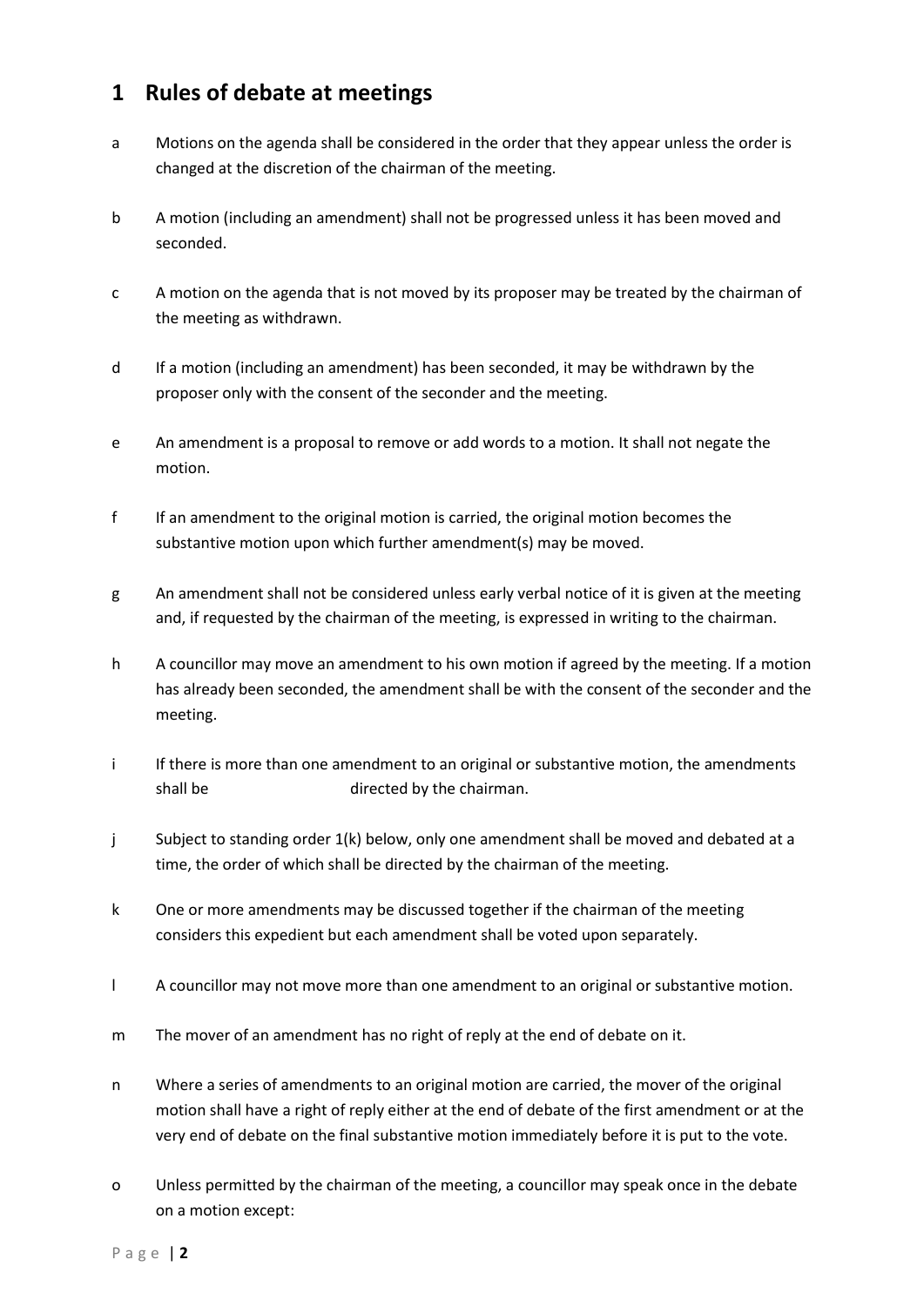- i. to speak on an amendment moved by another councillor;
- ii. to move or speak on another amendment if the motion has been amended since he last spoke;
- iii. to make a point of order;
- iv. to give a personal explanation; or
- v. in exercise of a right of reply.
- p During the debate of a motion, a councillor may interrupt only on a point of order or a personal explanation and the councillor who was interrupted shall stop speaking. A councillor raising a point of order shall identify the standing order which he considers has been breached or specify the other irregularity in the proceedings of the meeting he is concerned by.
- q A point of order shall be decided by the chairman of the meeting and his decision shall be final.
- r When a motion is under debate, no other motion shall be moved except:
	- i. to amend the motion;
	- ii. to proceed to the next business;
	- iii. to adjourn the debate;
	- iv. to put the motion to a vote;
	- v. to ask a person to be no longer heard or to leave the meeting;
	- vi. to refer a motion to a committee or sub-committee for consideration;
	- vii. to exclude the public and press;
	- viii. to adjourn the meeting; or
	- ix. to suspend particular standing order(s) excepting those which reflect mandatory statutory requirements.
- s Before an original or substantive motion is put to the vote, the chairman of the meeting shall be satisfied that the motion has been sufficiently debated and that the mover of the motion under debate has exercised or waived his right of reply.
- t Excluding motions moved understanding order 1(r) above, the contributions or speeches by a councillor shall relate only to the motion under discussion and shall not exceed ( 5 ) minutes without the consent of the chairman of the meeting.

#### <span id="page-2-0"></span>**2 Disorderly conduct at meetings**

- a No person shall obstruct the transaction of business at a meeting or behave offensively or improperly. If this standing order is ignored, the chairman of the meeting shall request such person(s) to moderate or improve their conduct.
- b If person(s) disregard the request of the chairman of the meeting to moderate or improve their conduct, any councillor or the chairman of the meeting may move that the person be no longer heard or excluded from the meeting. The motion, if seconded, shall be put to the vote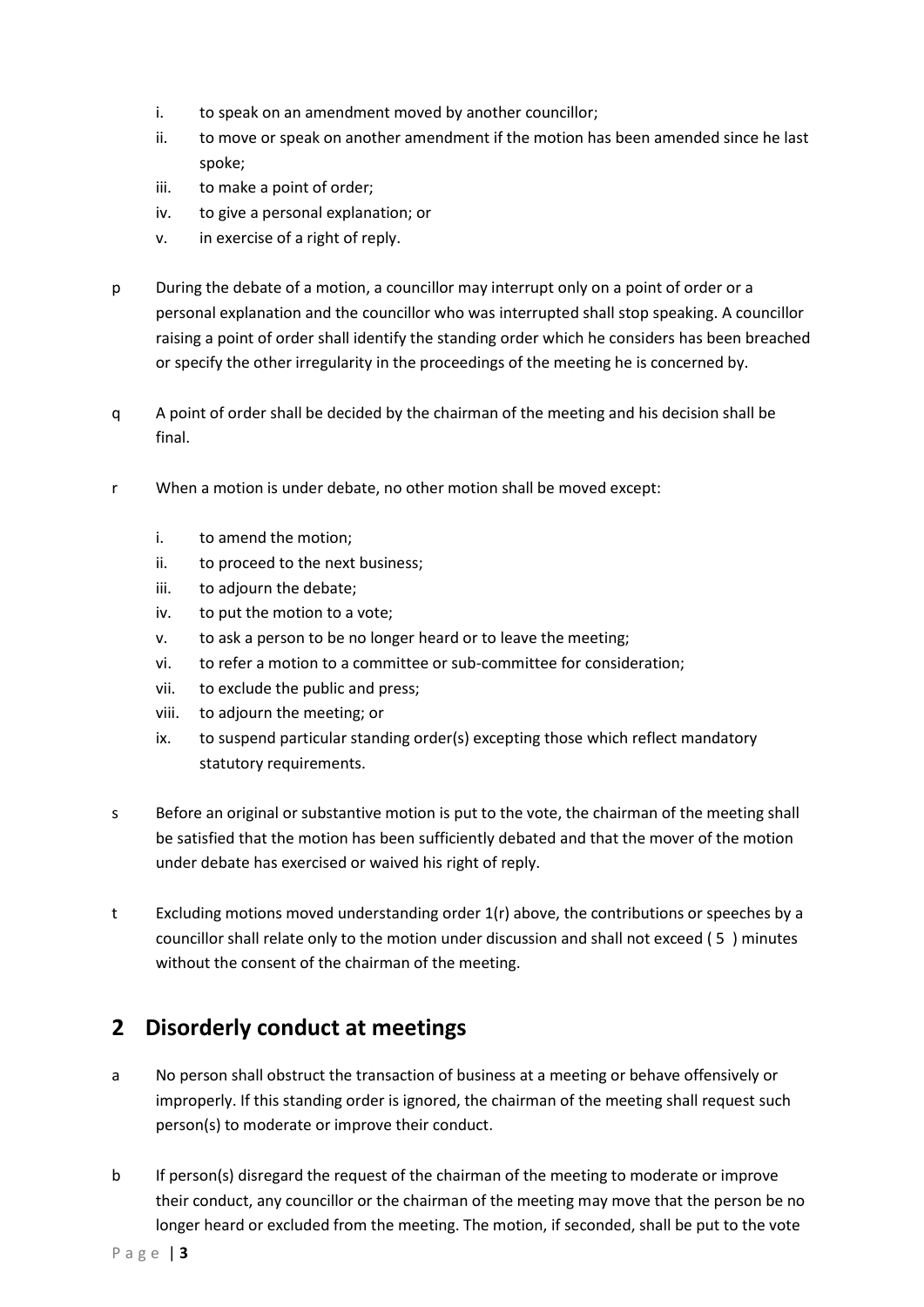without discussion.

c If a resolution made under standing order 2(b) above is ignored, the chairman of the meeting may take further reasonable steps to restore order or to progress the meeting. This may include temporarily suspending or closing the meeting.

#### <span id="page-3-0"></span>**3 Meetings generally**

- **Full Council meetings**
- **Committee meetings**
- Sub-committee meetings
- <sup>a</sup> **Meetings shall not take place in premises which at the time of the meeting are used for the supply of alcohol, unless no other premises are available free of charge or at a reasonable cost.**
- <sup>b</sup> **The minimum three clear days for notice of a meeting does not include the day on which notice was issued, the day of the meeting, a Sunday, a day of the Christmas break, a day of the Easter break or of a bank holiday or a day appointed for public thanksgiving or mourning.**
- c **The minimum three clear days' public notice of a meeting does not include the day on which the notice was issued or the day of the meeting.**
- <sup>d</sup> **Meetings shall be open to the public unless their presence is prejudicial to the public interest by reason of the confidential nature of the business to be transacted or for other special reasons. The public's exclusion from part or all of a meeting shall be by a resolution which shall give reasons for the public's exclusion.**
	- e Members of the public may make representations, answer questions and give evidence at a meeting which they are entitled to attend in respect of the business on the agenda.
	- f The period of time designated for public participation at a meeting in accordance with standing order 3(e) above shall not exceed 20 minutes unless directed by the chairman of the meeting.
	- g Subject to standing order 3(f) above, a member of the public shall not speak for more than 5 minutes.
	- h In accordance with standing order 3(e) above, a question shall not require a response at the meeting nor start a debate on the question. The chairman of the meeting may direct that a written or oral response be given.
	- i A person shall raise his hand when requesting to speak and stand when speaking (except when a person has a disability or is likely to suffer discomfort)]. The chairman of

 $\mathcal{L}_{\mathcal{A}}$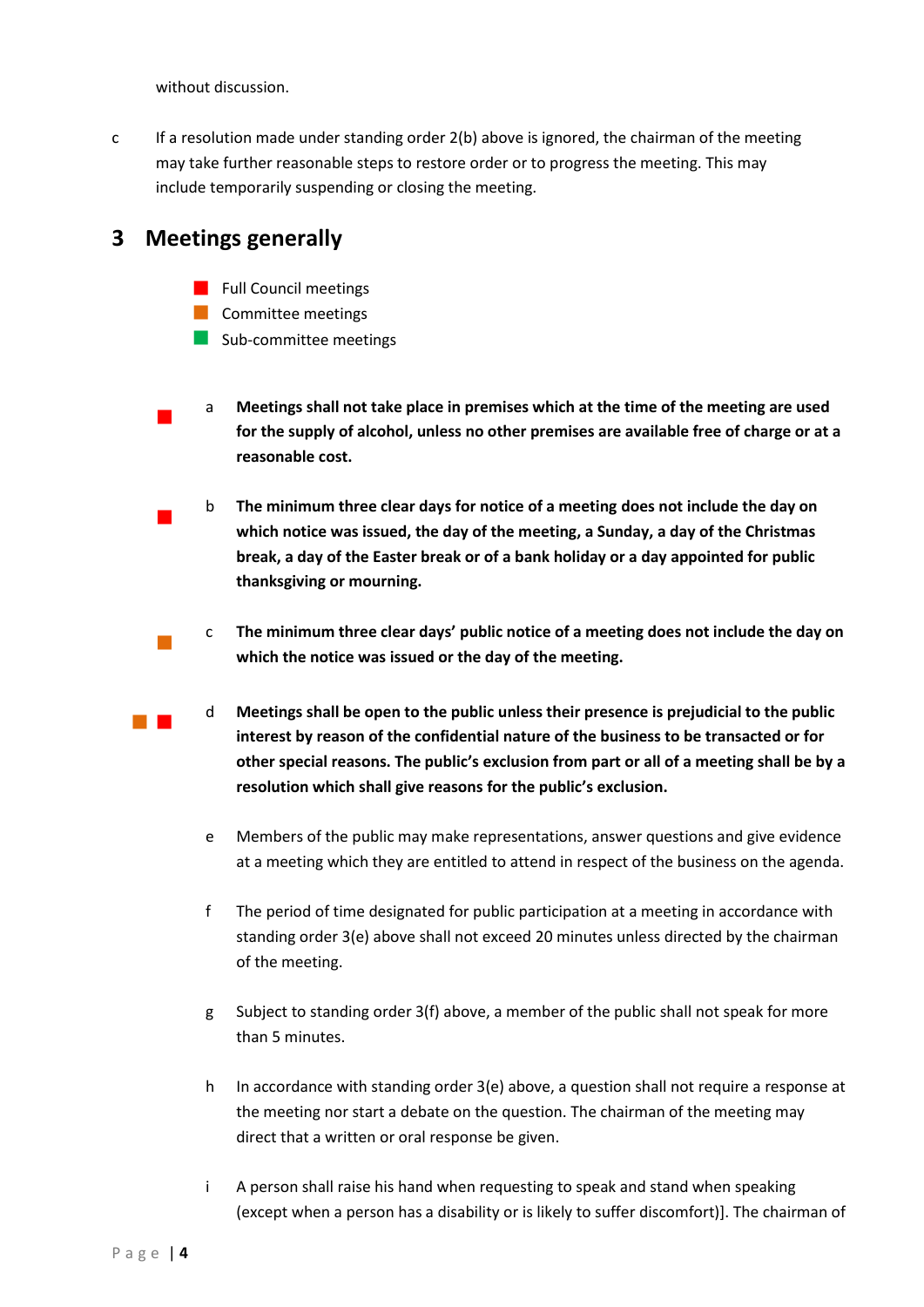the meeting may at any time permit a person to be seated when speaking.

- j A person who speaks at a meeting shall direct his comments to the chairman of the meeting.
- k Only one person is permitted to speak at a time. If more than one person wants to speak, the chairman of the meeting shall direct the order of speaking.
- *<sup>l</sup>* **Subject to standing order 3(m), a person who attends a meeting is permitted to report on the meeting whilst the meeting is open to the public. To "report" means to film, photograph, make an audio recording of meeting proceedings, use any other means for enabling persons not present to see or hear the meeting as it takes place or later or to report or to provide oral or written commentary about the meeting so that the report or commentary is available as the meeting takes place or later to persons not present.**
	- m **A person present at a meeting may not provide an oral report or oral commentary about a meeting as it takes place without permission.**
	- <sup>n</sup> **The press shall be provided with reasonable facilities for the taking of their report of all or part of a meeting at which they are entitled to be present**.
	- <sup>o</sup> **Subject to standing orders which indicate otherwise, anything authorised or required to be done by, to or before the Chairman of the Council may in his absence be done by, to or before the Vice-Chairman of the Council (if any).**
	- <sup>p</sup> **The Chairman, if present, shall preside at a meeting. If the Chairman is absent from a meeting, the Vice-Chairman, if present, shall preside. If both the Chairman and the Vice-Chairman are absent from a meeting, a councillor as chosen by the councillors present at the meeting shall preside at the meeting.**
	- <sup>q</sup> **Subject to a meeting being quorate, all questions at a meeting shall be decided by a majority of the councillors and non-councillors with voting rights present and voting.**
- <sup>r</sup> **The chairman of a meeting may give an original vote on any matter put to the vote, and in the case of an equality of votes may exercise his casting vote whether or not he gave an original vote.**  *See standing orders 5(h) and (i) below for the different rules that apply in the election of*

*the Chairman of the Council at the annual meeting of the council.* 

- s **Unless standing orders provide otherwise, voting on a question shall be by a show of hands. At the request of a councillor, the voting on any question shall be recorded so as to show whether each councillor present and voting gave his vote for or against that question.** Such a request shall be made before moving on to the next item of business on the agenda.
- t The minutes of a meeting shall include an accurate record of the following:
	- i. the time and place of the meeting;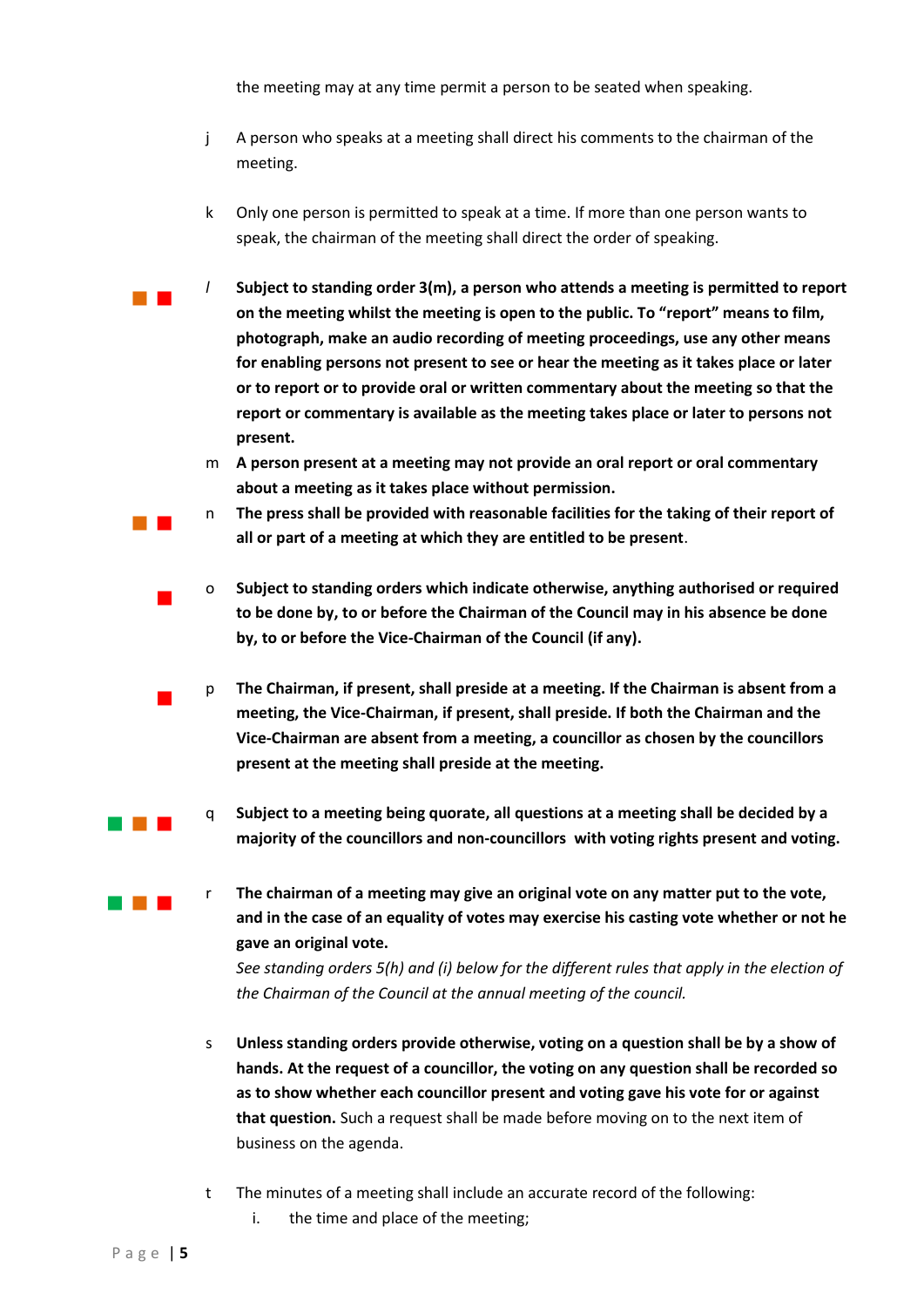- ii. the names of councillors present and absent;
- iii. interests that have been declared by councillors and non-councillors with voting rights;
- iv. whether a councillor or non-councillor with voting rights left the meeting when matters that they held interests in were being considered;
- v. if there was a public participation session; and
- vi. the resolutions made.
- <sup>u</sup> **A councillor or a non-councillor with voting rights who has a disclosable pecuniary interest or another interest as set out in the council's code of conduct in a matter being considered at a meeting is subject to statutory limitations or restrictions under the code on his right to participate and vote on that matter.**
- $\overline{\phantom{a}}$ v **No business may be transacted at a meeting unless at least one-third of the whole number of members of the council are present and in no case shall the quorum of a meeting be less than three.**

*See standing order 4d(viii) below for the quorum of a committee or sub-committee meeting.* 

- <sup>w</sup> **If a meeting is or becomes inquorate no business shall be transacted** and the meeting shall be closed. The business on the agenda for the meeting shall be adjourned to another meeting.
	- x A meeting shall not exceed a period of 3 hours, but will normally not exceed 2.

#### <span id="page-5-0"></span>**4 Committees and sub-committees**

- a **Unless the council determines otherwise, a committee may appoint a sub-committee whose terms of reference and members shall be determined by the committee.**
- b **The members of a committee may include non-councillors unless it is a committee which regulates and controls the finances of the council.**
- c **Unless the council determines otherwise, all the members of an advisory committee and a sub-committee of the advisory committee may be non-councillors.**
- d The council may appoint standing committees or other committees as may be necessary, and:
	- i. shall determine their terms of reference;
	- ii. shall determine the number and time of the ordinary meetings of a standing committee up until the date of the next annual meeting of full council;
	- iii. shall permit a committee, other than in respect of the ordinary meetings of a committee, to determine the number and time of its meetings;
	- iv. shall, subject to standing orders 4(b) and (c) above, appoint and determine the terms of office of members of such a committee;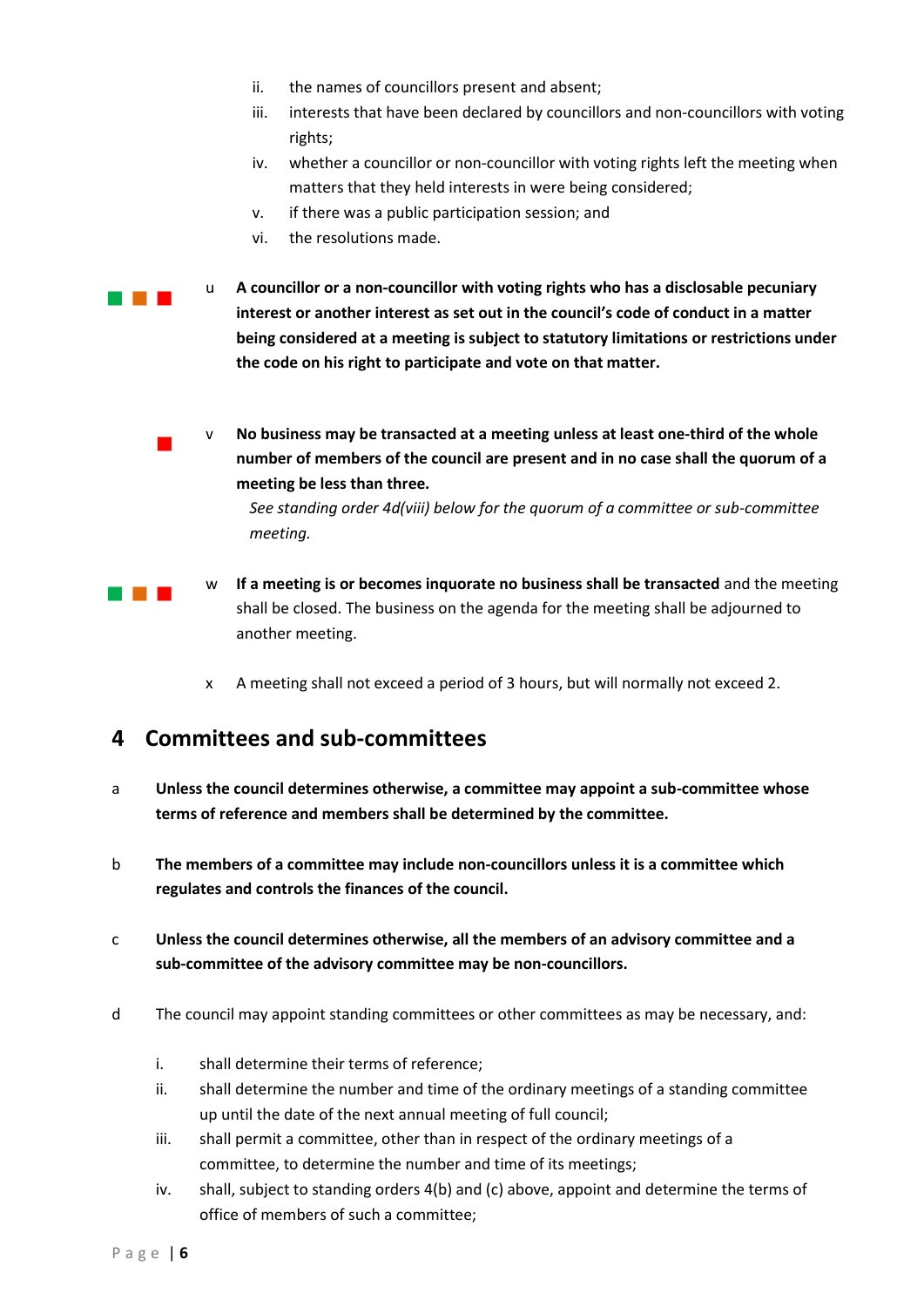- v. may, subject to standing orders 4(b) and (c) above, appoint and determine the terms of office of the substitute members to a committee whose role is to replace the ordinary members at a meeting of a committee if the ordinary members of the committee confirm to the Proper Officer 2 days before the meeting that they are unable to attend;
- vi. shall, after it has appointed the members of a standing committee, appoint the chairman of the standing committee;
- vii. shall permit a committee other than a standing committee, to appoint its own chairman at the first meeting of the committee;
- viii. shall determine the place, notice requirements and quorum for a meeting of a committee and a sub-committee which shall be no less than three;
- ix. shall determine if the public may participate at a meeting of a committee;
- x. shall determine if the public and press are permitted to attend the meetings of a subcommittee and also the advance public notice requirements, if any, required for the meetings of a sub-committee;
- xi. shall determine if the public may participate at a meeting of a sub-committee that they are permitted to attend; and
- xii. may dissolve a committee.

## <span id="page-6-0"></span>**5 Ordinary council meetings**

- **a In an election year, the annual meeting of the council shall be held on or within 14 days following the day on which the new councillors elected take office.**
- **b In a year which is not an election year, the annual meeting of a council shall be held on such day in May as the council may direct.**
- c **If no other time is fixed, the annual meeting of the council shall take place at 6pm.**
- d **In addition to the annual meeting of the council, at least three other ordinary meetings shall be held in each year on such dates and times as the council directs.**
- **e The first business conducted at the annual meeting of the council shall be the election of the Chairman and Vice-Chairman (if any) of the Council.**
- **f The Chairman of the Council, unless he has resigned or becomes disqualified, shall continue in office and preside at the annual meeting until his successor is elected at the next annual meeting of the council.**
- **g The Vice-Chairman of the Council, if any, unless he resigns or becomes disqualified, shall hold office until immediately after the election of the Chairman of the Council at the next annual meeting of the council.**
- **h In an election year, if the current Chairman of the Council has not been re-elected as a member of the council, he shall preside at the meeting until a successor Chairman of the Council has been elected. The current Chairman of the Council shall not have an original vote**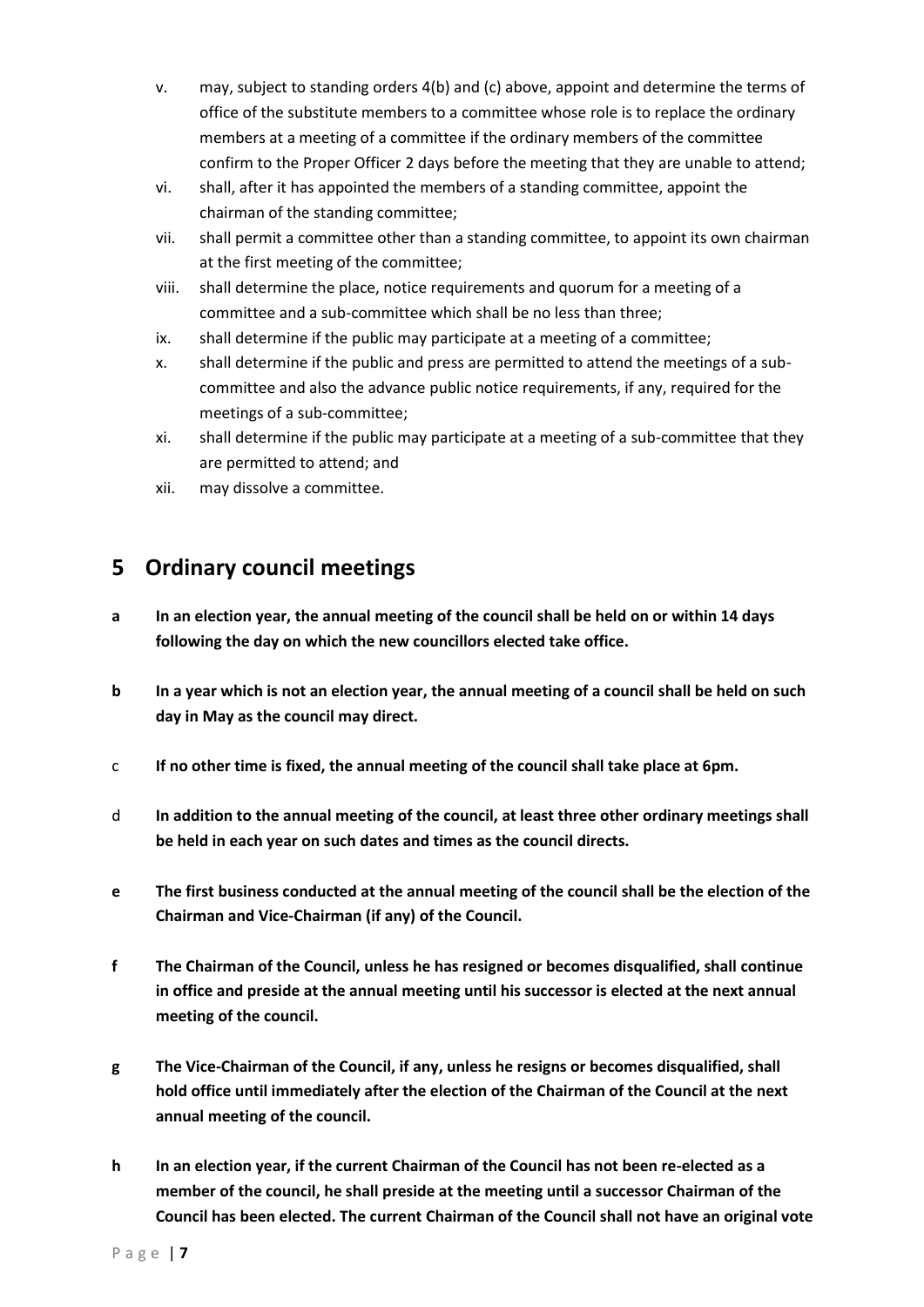**in respect of the election of the new Chairman of the Council but must give a casting vote in the case of an equality of votes.** 

- **i In an election year, if the current Chairman of the Council has been re-elected as a member of the council, he shall preside at the meeting until a new Chairman of the Council has been elected. He may exercise an original vote in respect of the election of the new Chairman of the Council and must give a casting vote in the case of an equality of votes.**
- j Following the election of the Chairman of the Council and Vice-Chairman (if any) of the Council at the annual meeting of the council, the business of the annual meeting shall include:
	- i. **In an election year, delivery by the Chairman of the Council and councillors of their acceptance of office forms unless the council resolves for this to be done at a later date**. **In a year which is not an election year, delivery by the Chairman of the Council of his acceptance of office form unless the council resolves for this to be done at a later date;**
	- ii. Confirmation of the accuracy of the minutes of the last meeting of the council;
	- iii. Receipt of the minutes of the last meeting of a committee;
	- iv. Consideration of the recommendations made by a committee;
	- v. Review of delegation arrangements to committees, sub-committees, staff and other local authorities;
	- vi. Review of the terms of reference for committees;
	- vii. Appointment of members to existing committees;
	- viii. Appointment of any new committees in accordance with standing order 4 above;
	- ix. Review and adoption of appropriate standing orders and financial regulations;
	- x. Review of arrangements (including legal agreements) with other local authorities, not-for-profit bodies and businesses.
	- xi. Review of representation on or work with external bodies and arrangements for reporting back;
	- xii. In an election year, to make arrangements with a view to the council becoming eligible to exercise the general power of competence in the future;
	- xiii. Review of inventory of land and assets including buildings and office equipment;
	- xiv. Confirmation of arrangements for insurance cover in respect of all insurable risks;
	- xv. Review of the council's and/or staff subscriptions to other bodies;
	- xvi. Review of the council's complaints procedure;
	- xvii. Review of the Council's policies, procedures and practices in respect of its obligations under freedom of information and data protection legislation (*see also standing orders 11, 20 and 21*);
	- xviii. Review of the council's policy for dealing with the press/media;
	- xix. Review of the Council's employment policies and procedures;
	- xx. Review of the Council's expenditure incurred under s.137 of the Local Government Act 1972 or the general power of competence.
	- xxi. Determining the time and place of ordinary meetings of the full council up to and including the next annual meeting of full council.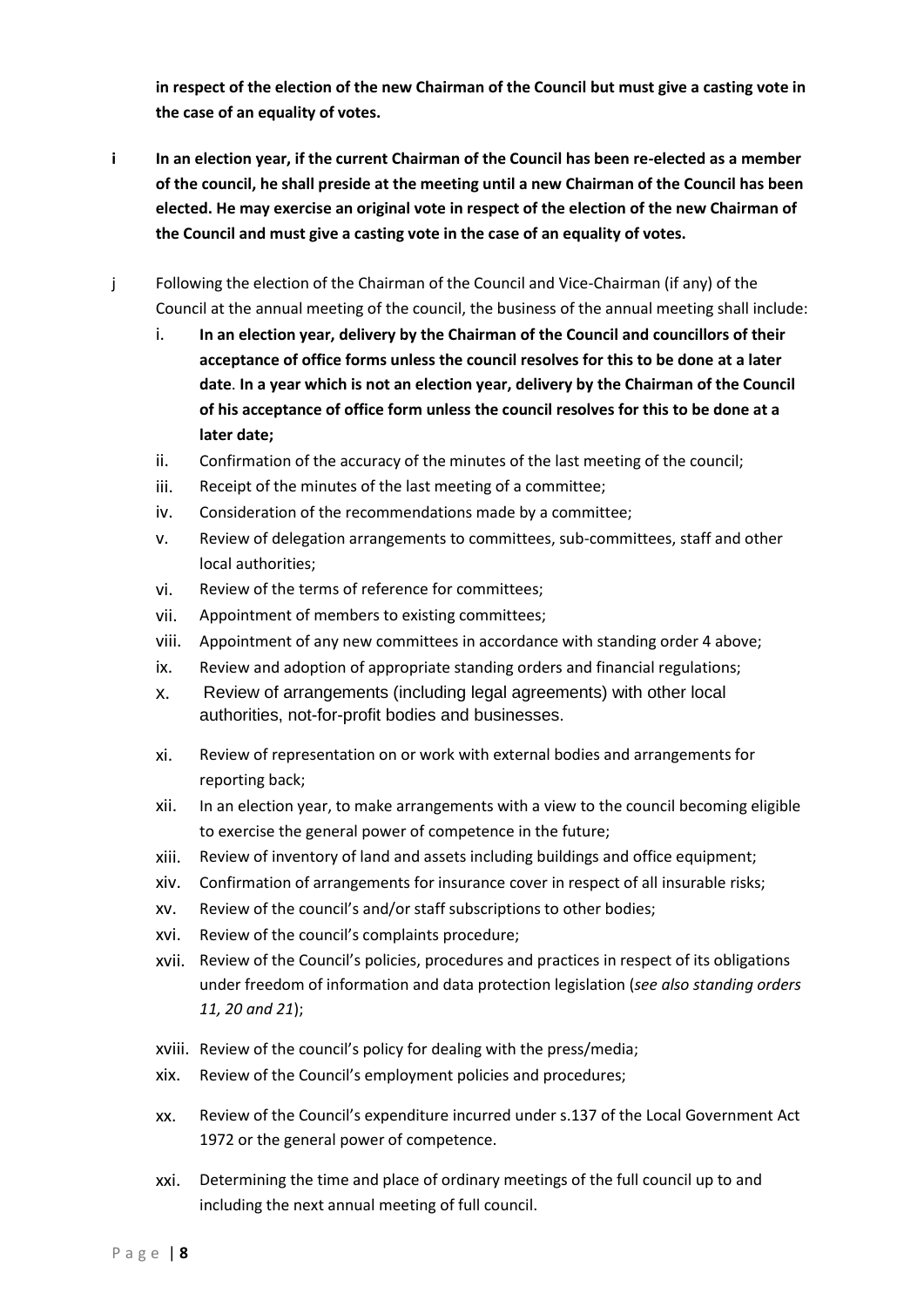# <span id="page-8-0"></span>**6 Extraordinary meetings of the council and committees and subcommittees**

- **a The Chairman of the Council may convene an extraordinary meeting of the council at any time.**
- b **If the Chairman of the Council does not or refuses to call an extraordinary meeting of the council within seven days of having been requested in writing to do so by two councillors, any two councillors may convene an extraordinary meeting of the council. The public notice giving the time, place and agenda for such a meeting must be signed by the two councillors.**
- c The chairman of a committee [or a sub-committee] may convene an extraordinary meeting of the committee [or the sub-committee] at any time.
- d If the chairman of a committee [or a sub-committee] does not or refuses to call an extraordinary meeting within 10 days of having been requested by to do so by 3 members of the committee [or the sub-committee], any 3 members of the committee [and the subcommittee] may convene an extraordinary meeting of a committee [and a sub-committee].

#### <span id="page-8-1"></span>**7 Previous resolutions**

- a A resolution shall not be reversed within six months except either by a special motion, which requires written notice by at least 3 councillors to be given to the Proper Officer in accordance with standing order 9 below, or by a motion moved in pursuance of the recommendation of a committee or a sub-committee.
- b When a motion moved pursuant to standing order 7(a) above has been disposed of, no similar motion may be moved within a further six months.

## <span id="page-8-2"></span>**8 Voting on appointments**

a Where more than two persons have been nominated for a position to be filled by the council and none of those persons has received an absolute majority of votes in their favour, the name of the person having the least number of votes shall be struck off the list and a fresh vote taken. This process shall continue until a majority of votes is given in favour of one person. A tie in votes may be settled by the casting vote exercisable by the chairman of the meeting.

# <span id="page-8-3"></span>**9 Motions for a meeting that require written notice to be given to the Proper Officer**

a A motion shall relate to the responsibilities of the meeting which it is tabled for and in any event shall relate to the performance of the council's statutory functions, powers and obligations or an issue which specifically affects the council's area or its residents.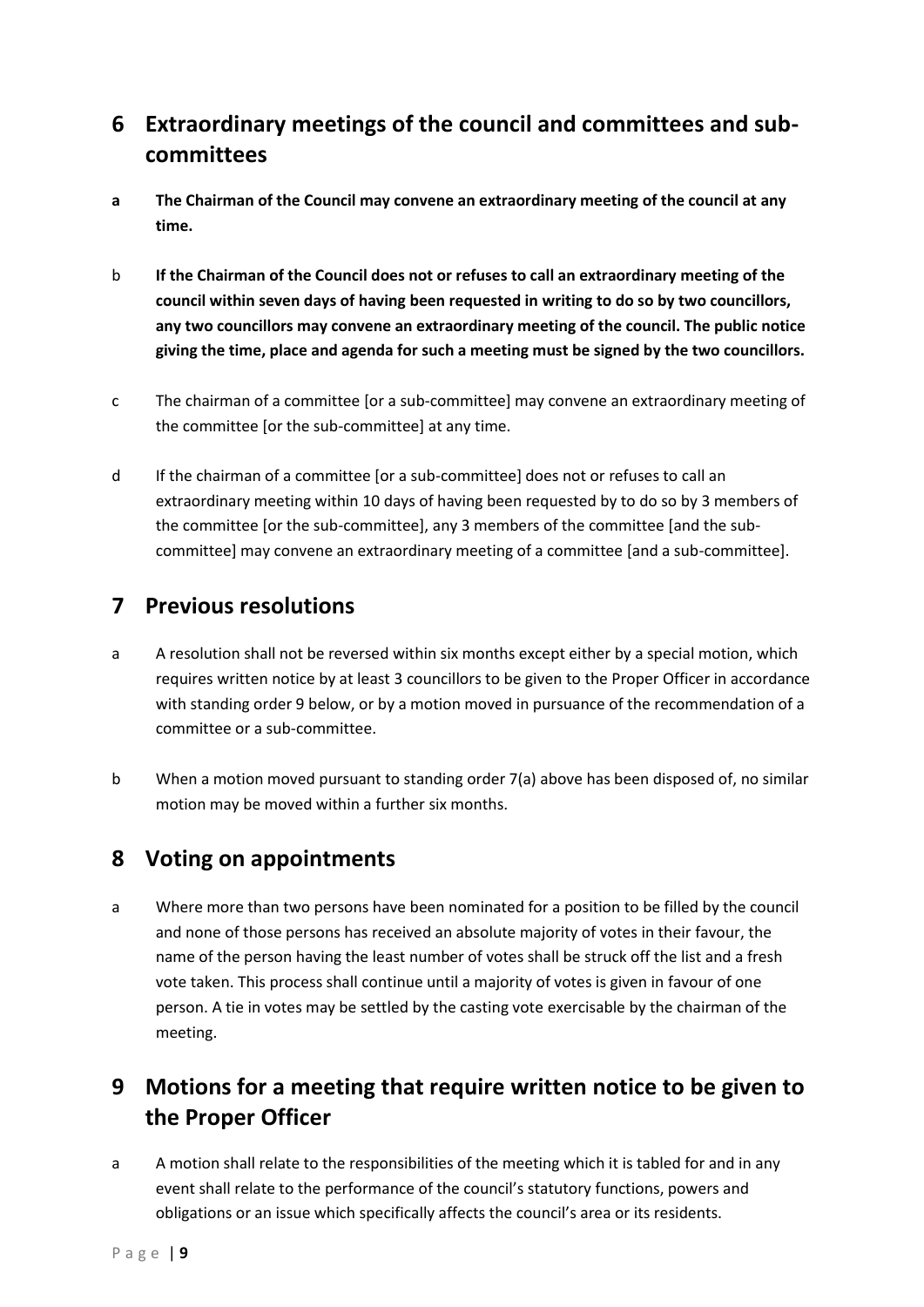- b No motion may be moved at a meeting unless it is on the agenda and the mover has given written notice of its wording to the Proper Officer at least 10 clear days before the meeting. Clear days do not include the day of the notice or the day of the meeting.
- c The Proper Officer may, before including a motion on the agenda received in accordance with standing order 9(b) above, correct obvious grammatical or typographical errors in the wording of the motion.
- d If the Proper Officer considers the wording of a motion received in accordance with standing order 9(b) above is not clear in meaning, the motion shall be rejected until the mover of the motion resubmits it in writing to the Proper Officer so that it can be understood at least 7 clear days before the meeting.
- e If the wording or subject of a proposed motion is considered improper, the Proper Officer shall consult with the chairman of the forthcoming meeting or, as the case may be, the councillors who have convened the meeting, to consider whether the motion shall be included in the agenda or rejected.
- f The decision of the Proper Officer as to whether or not to include the motion on the agenda shall be final.
- g Motions received shall be recorded and numbered in the order that they are received.
- h Motions rejected shall be recorded with an explanation by the Proper Officer of the reason for rejection.

## <span id="page-9-0"></span>**10 Motions at a meeting that do not require written notice**

- a The following motions may be moved at a meeting without written notice to the Proper Officer;
	- i. to correct an inaccuracy in the draft minutes of a meeting;
	- ii. to move to a vote;
	- iii. to defer consideration of a motion;
	- iv. to refer a motion to a particular committee or sub-committee;
	- v. to appoint a person to preside at a meeting;
	- vi. to change the order of business on the agenda;
	- vii. to proceed to the next business on the agenda;
	- viii. to require a written report;
	- ix. to appoint a committee or sub-committee and their members;
	- x. to extend the time limits for speaking;
	- xi. to exclude the press and public from a meeting in respect of confidential or sensitive information which is prejudicial to the public interest;
	- xii. to not hear further from a councillor or a member of the public;
	- xiii. to exclude a councillor or member of the public for disorderly conduct;
	- xiv. to temporarily suspend the meeting;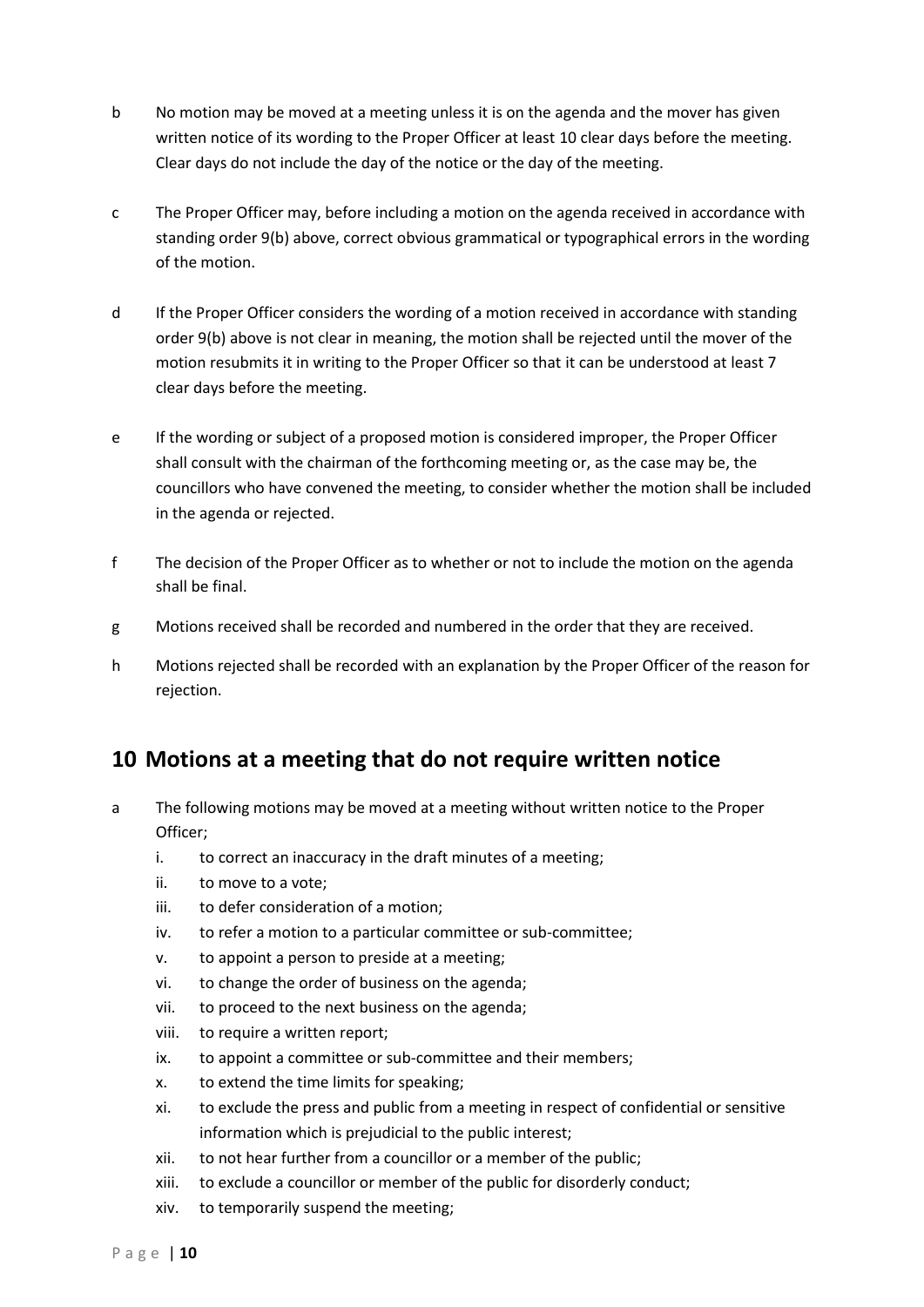- xv. to suspend a particular standing order (unless it reflects mandatory statutory requirements);
- xvi. to adjourn the meeting; or
- xvii. to close a meeting.

#### <span id="page-10-0"></span>**11 Management of Information**

*See also standing order 20.* 

- **a The Council shall have in place and keep under review, technical and organisational measures to keep secure information (including personal data) which it holds in paper and electronic form. Such arrangements shall include deciding who has access to personal data and encryption of personal data.**
- **b The Council shall have in place, and keep under review, policies for the retention and safe destruction of all information (including personal data) which it holds in paper and electronic form. The Council's retention policy shall confirm the period for which information (including personal data) shall be retained or if this is not possible the criteria used to determine that period (e.g. the Limitation Act 1980).**
- **c The agenda, papers that support the agenda and the minutes of a meeting shall not disclose or otherwise undermine confidential information or personal data without legal justification.**
- **d Councillors, staff, the Council's contractors and agents shall not disclose confidential information or personal data without legal justification.**

## <span id="page-10-1"></span>**12 Draft minutes**

- a If the draft minutes of a preceding meeting have been served on councillors with the agenda to attend the meeting at which they are due to be approved for accuracy, they shall be taken as read.
- b There shall be no discussion about the draft minutes of a preceding meeting except in relation to their accuracy. A motion to correct an inaccuracy in the draft minutes shall be moved in accordance with standing order 10(a)(i) above.
- c The accuracy of draft minutes, including any amendment(s) made to them, shall be confirmed by resolution and shall be signed by the chairman of the meeting and stand as an accurate record of the meeting to which the minutes relate.
- d If the chairman of the meeting does not consider the minutes to be an accurate record of the meeting to which they relate, he shall sign the minutes and include a paragraph in the following terms or to the same effect:

"The chairman of this meeting does not believe that the minutes of the meeting of the  $( )$ held on [date] in respect of ( ) were a correct record but his view was not upheld by the meeting and the minutes are confirmed as an accurate record of the proceedings."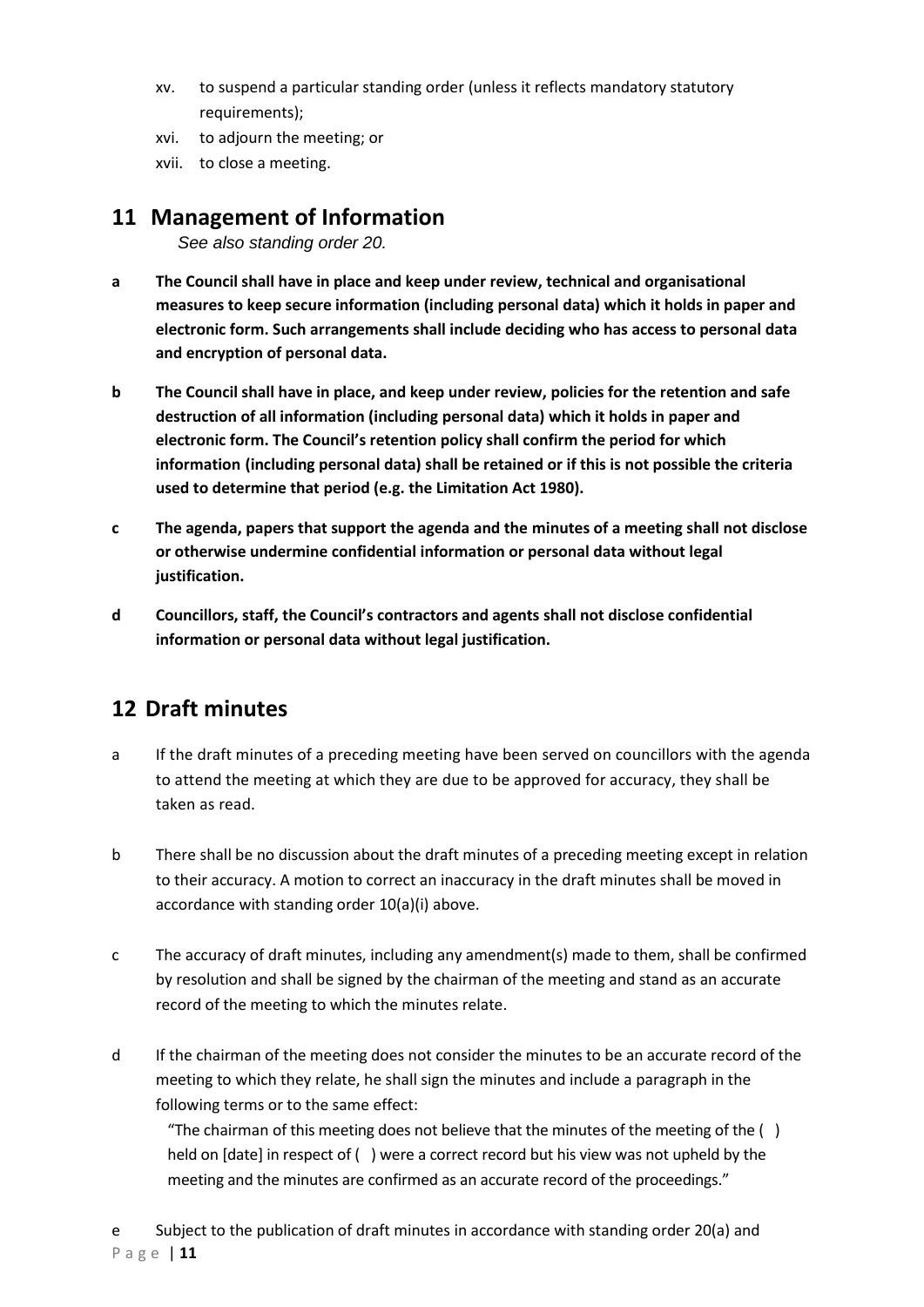following a resolution which confirms the accuracy of the minutes of a meeting, the draft minutes or recordings of the meeting for which approved minutes exist shall be destroyed.

## <span id="page-11-0"></span>**13 Code of conduct and dispensations**

*See also standing order 3(u) above.* 

- **a All councillors and non-councillors with voting rights shall observe the code of conduct adopted by the Council.**
- b Unless he has been granted a dispensation, a councillor or non-councillor with voting rights shall withdraw from a meeting when it is considering a matter in which he has a disclosable pecuniary interest. He may return to the meeting after it has considered the matter in which he had the interest.
- c Unless he has been granted a dispensation, a councillor or non-councillor with voting rights shall withdraw from a meeting when it is considering a matter in which he has another interest if so required by the Council's code of conduct. He may return to the meeting after it has considered the matter in which he had the interest.
- d **Dispensation requests shall be in writing and submitted to the Proper Officer** as soon as possible before the meeting, or failing that, at the start of the meeting for which the dispensation is required.
- *e* A decision as to whether to grant a dispensation shall be made by a meeting of the council, or committee or sub-committee for which the dispensation is required and that decision is final.
- f A dispensation request shall confirm:
	- i. the description and the nature of the disclosable pecuniary interest or other interest to which the request for the dispensation relates;
	- ii. whether the dispensation is required to participate at a meeting in a discussion only or a discussion and a vote;
	- iii. the date of the meeting or the period (not exceeding four years) for which the dispensation is sought; and
	- iv. an explanation as to why the dispensation is sought.
- g Subject to standing orders 13(id and (f) above, dispensations requests shall be considered start of the meeting for which the dispensation is required.
- **h A dispensation may be granted in accordance with standing order 13(e) above if having regard to all relevant circumstances the following applies:** 
	- **i. without the dispensation the number of persons prohibited from participating in the particular business would be so great a proportion of the meeting transacting the business as to impede the transaction of the business or**
	- **ii. granting the dispensation is in the interests of persons living in the council's area or**
	- **iii. it is otherwise appropriate to grant a dispensation.**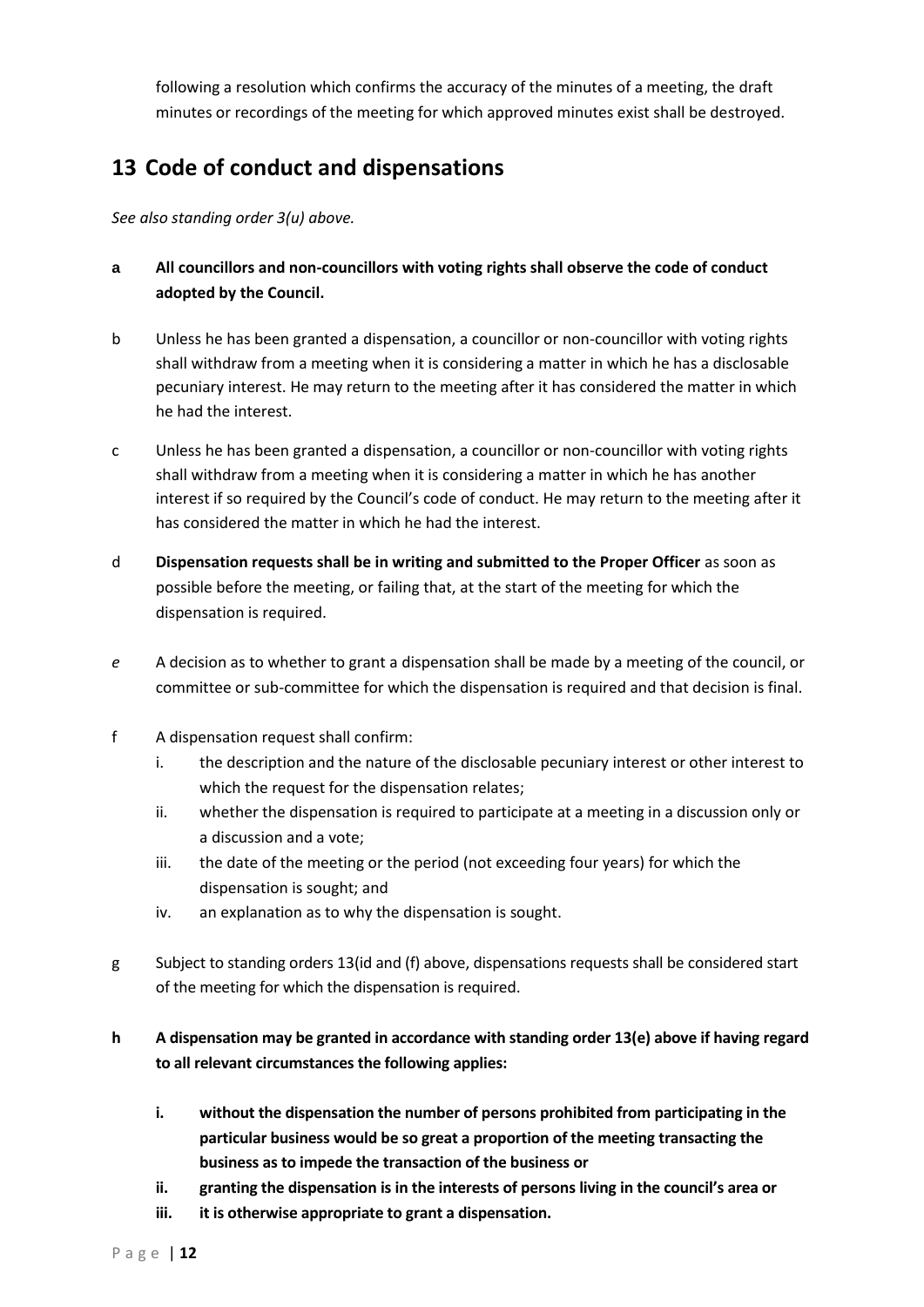## <span id="page-12-0"></span>**14 Code of conduct complaints**

- a Upon notification by Bradford Metropolitan District Council that it is dealing with a complaint that a councillor or non-councillor with voting rights has breached the council's code of conduct, the Proper Officer shall, subject to standing order 11 above, report this to the council.
- b Where the notification in standing order 14(a) above relates to a complaint made by the Proper Officer, the Proper Officer shall notify the Chairman of Council of this fact, and the Chairman shall nominate another staff member to assume the duties of the Proper Officer in relation to the complaint until it has been determined and the council has agreed what action, if any, to take in accordance with standing order 14(d) below.
- c The council may:
	- i. provide information or evidence where such disclosure is necessary to progress an investigation of the complaint or is a legal requirement
	- ii. seek information relevant to the complaint from the person or body with statutory responsibility for investigation of the matter;
- **d Upon notification by the District Council that a councillor or non-councillor with voting rights has breached the council's code of conduct, the council shall consider what, if any, action to take against him. Such action excludes disqualification or suspension from office.**

#### <span id="page-12-1"></span>**15 Proper Officer**

- a The Proper Officer shall be either (i) the clerk or (ii) other staff member(s) nominated by the council to undertake the work of the Proper Officer when the Proper Officer is absent.
- b The Proper Officer shall:

**at least three clear days before a meeting of the council, a committee and a subcommittee serve on councillors a summons, by email, confirming the time, place and the agenda provided any such email contains the electronic signature and title of the Proper Officer.** 

*See standing order 3(b) above for the meaning of clear days for a meeting of a full council and standing order 3 (c) above for a meeting of a committee.* 

- i. **at least three clear days before a meeting of the council, a committee** or a subcommittee**,**
	- **serve on councillors by delivery or post at their residences or by email authenticated in such manner as the Proper Officer thinks fit, a signed summons confirming the time, place and the agenda (provided the councillor has consented to service by email), and**
	- **Provide, in a conspicuous place, public notice of the time, place and agenda (provided that the public notice with agenda of an extraordinary meeting of the Council convened by councillors is signed by them).**

*See standing order 3(b) above for the meaning of clear days for a meeting of a full council and standing order 3(c) above for a meeting of a committee.*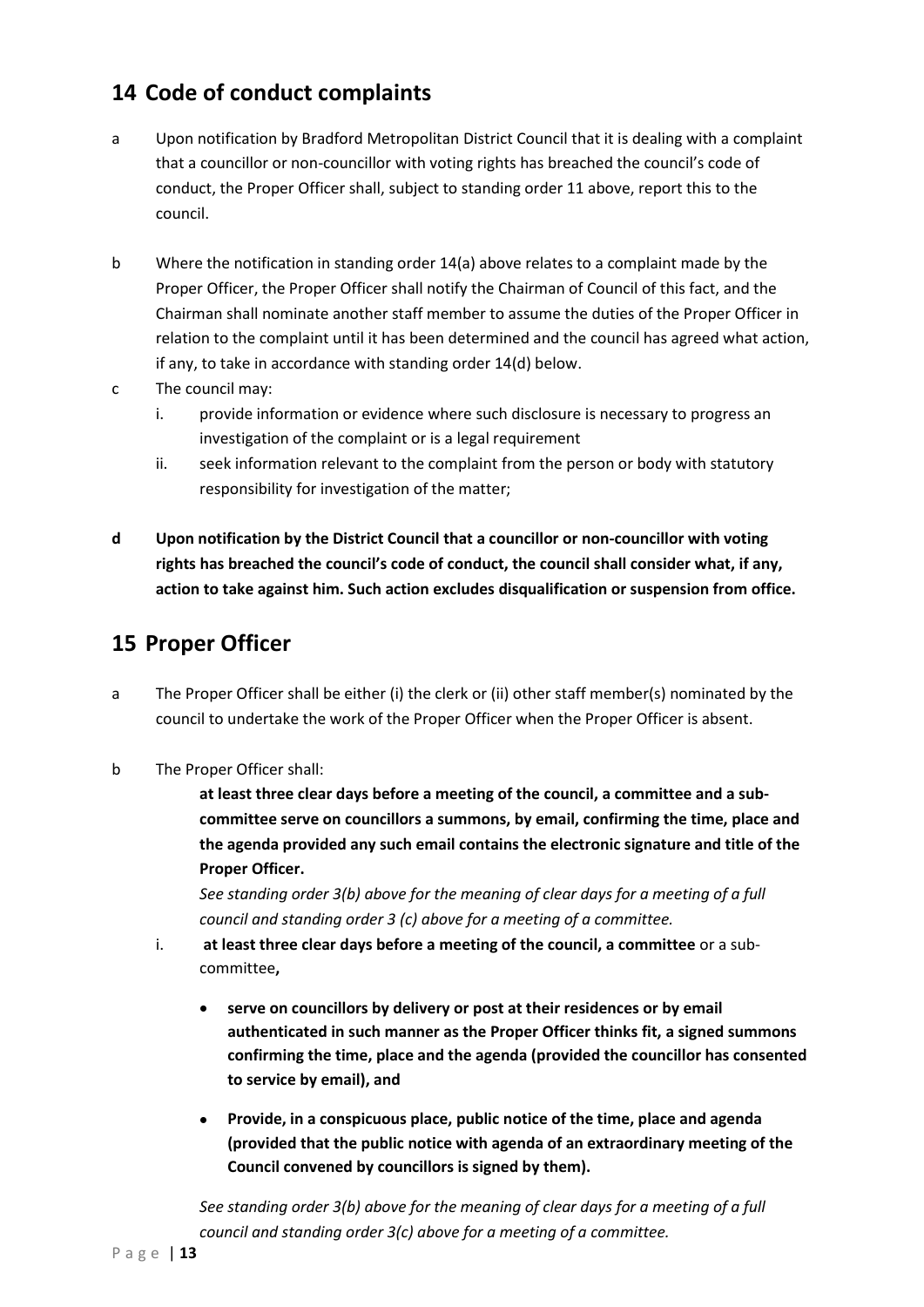- ii. subject to standing order 9 above, include on the agenda all motions in the order received unless a councillor has given written notice at least 10 days before the meeting confirming his withdrawal of it;
- iii. **convene a meeting of full council for the election of a new Chairman of the Council, occasioned by a casual vacancy in his office;**
- iv. facilitate inspection of the minute book by local government electors;
- v. **receive and retain copies of byelaws made by other local authorities;**
- vi. retain acceptance of office forms from councillors;
- vii. hold a copy of every councillor's register of interests;
- viii. assist with responding to requests made under freedom of information legislation and rights exercisable under data protection legislation, in accordance with the Council's relevant policies and procedures;
- ix. liaise, as appropriate, with the Council's Data Protection Officer (if there is one);
- x. receive and send general correspondence and notices on behalf of the council except where there is a resolution to the contrary;
- xi. assist in the organisation of, storage of, access to, security of and destruction of information held by the Council in paper and electronic form subject to the requirements of data protection and freedom of information legislation and other legitimate requirements (e.g. the Limitation Act 1980);
- xii. arrange for legal deeds to be executed to be signed by two councillors and witnessed; *See also standing order 23 below.*
- xiii. arrange or manage the prompt authorisation, approval, and instruction regarding any payments to be made by the council in accordance with the council's financial regulations;
- xiv. record every planning application notified to the council and the council's response to the local planning authority in a book for such purpose;
- xv. refer a planning application received by the council to the [Chairman or in his absence the Vice-Chairman of the Council] within two working days of receipt to facilitate an extraordinary meeting if the nature of a planning application requires consideration before the next ordinary meeting of [the council]
- xvi. manage access to information about the council via the publication scheme; and
- xvii. retain custody of the seal of the council (if any) which shall not be used without a resolution to that effect.
- xviii. .

*See also standing order 23 below.*

## <span id="page-13-0"></span>**16 Responsible Financial Officer**

a The council shall appoint appropriate staff member(s) to undertake the work of the Responsible Financial Officer when the Responsible Financial Officer is absent.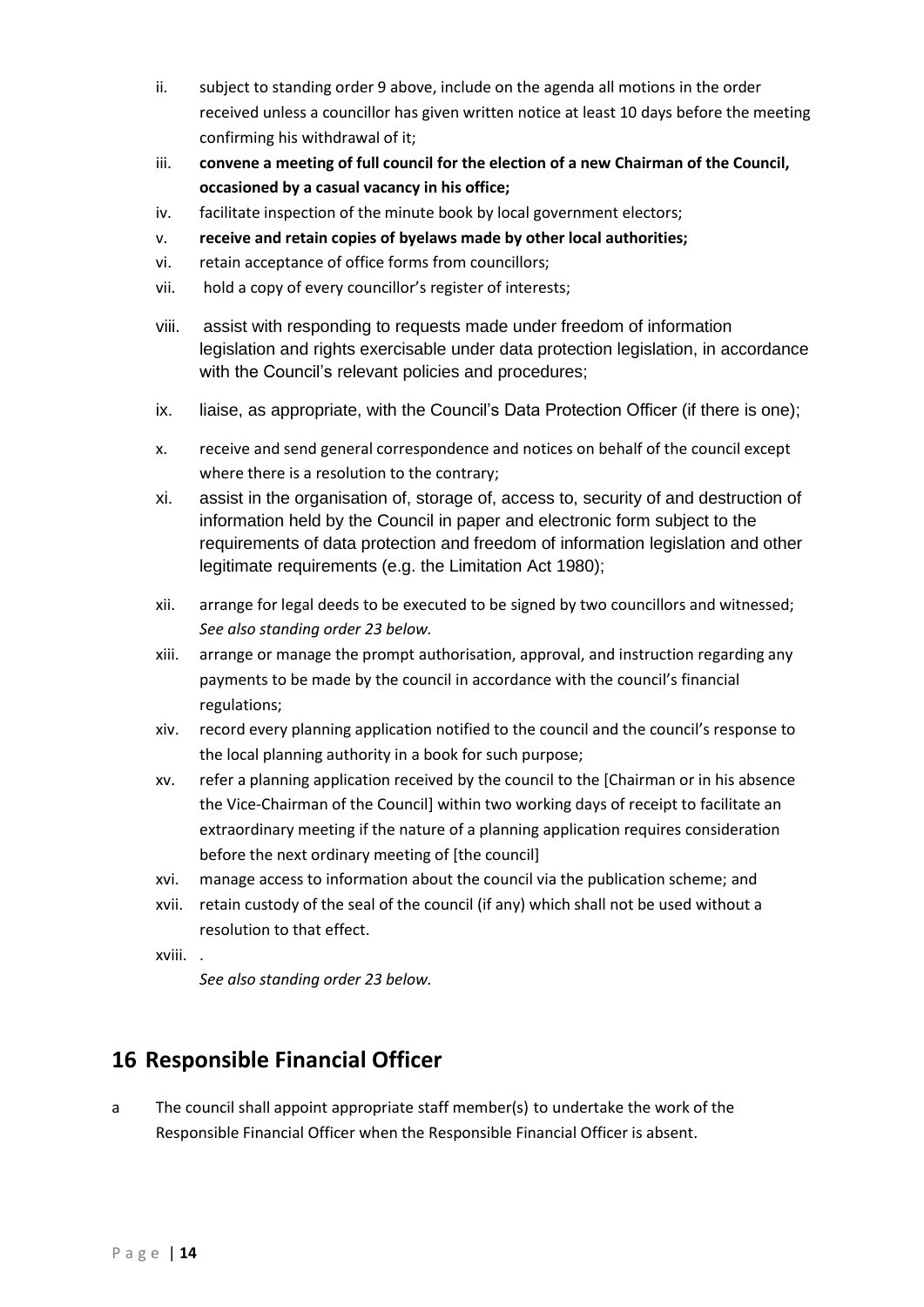## <span id="page-14-0"></span>**17 Accounts and accounting statements**

- a "Proper practices" in standing orders refer to the most recent version of Governance and Accountability for Local Councils – a Practitioners' Guide
- b All payments by the council shall be authorised, approved and paid in accordance with the law, proper practices and the council's financial regulations.
- c The Responsible Financial Officer shall supply to each councillor as soon as practicable after 30 June, 30 September and 31 December in each year a statement to summarise:
	- i. : the council's receipts and payments (or income and expenditure) since the previous report
	- ii. the council's aggregate receipts and payments for the year to date;
	- iii. the balances held at the end of the quarter being reported

and which includes a comparison with the budget for the financial year and highlights any actual or potential overspends.

- d As soon as possible after the financial year end at 31 March, the Responsible Financial Officer shall provide:
	- i. each councillor with a statement summarising the council's receipts and payments (or income and expenditure) for the last quarter and the year to date for information; and
	- ii. to the council the accounting statements for the year in the form of Section2 of the Annual Governance and Accountability Return, as required by proper practices, for consideration and approval.
- e The year-end accounting statements shall be prepared in accordance with proper practices and apply the form of accounts determined by the council (receipts and payments, or income and expenditure) for a year to 31 March. A completed draft annual return shall be presented to each councillor at least 14 days prior to anticipated approval by the Council . The annual governance and accountability return of the council, which is subject to external audit, including the annual governance statement, shall be presented to council for consideration and formal approval before 30 June.

# <span id="page-14-1"></span>**18 Financial controls and procurement**

- a The council shall consider and approve financial regulations drawn up by the Responsible Financial Officer, which shall include detailed arrangements in respect of the following:
	- i. the keeping of accounting records and systems of internal controls;
	- ii. the assessment and management of financial risks faced by the council;
	- iii. the work of the independent internal auditor in accordance with proper practices and the receipt of regular reports from the internal auditor, which shall be required at least annually;
	- iv. the inspection and copying by councillors and local electors of the council's accounts and/or orders of payments; and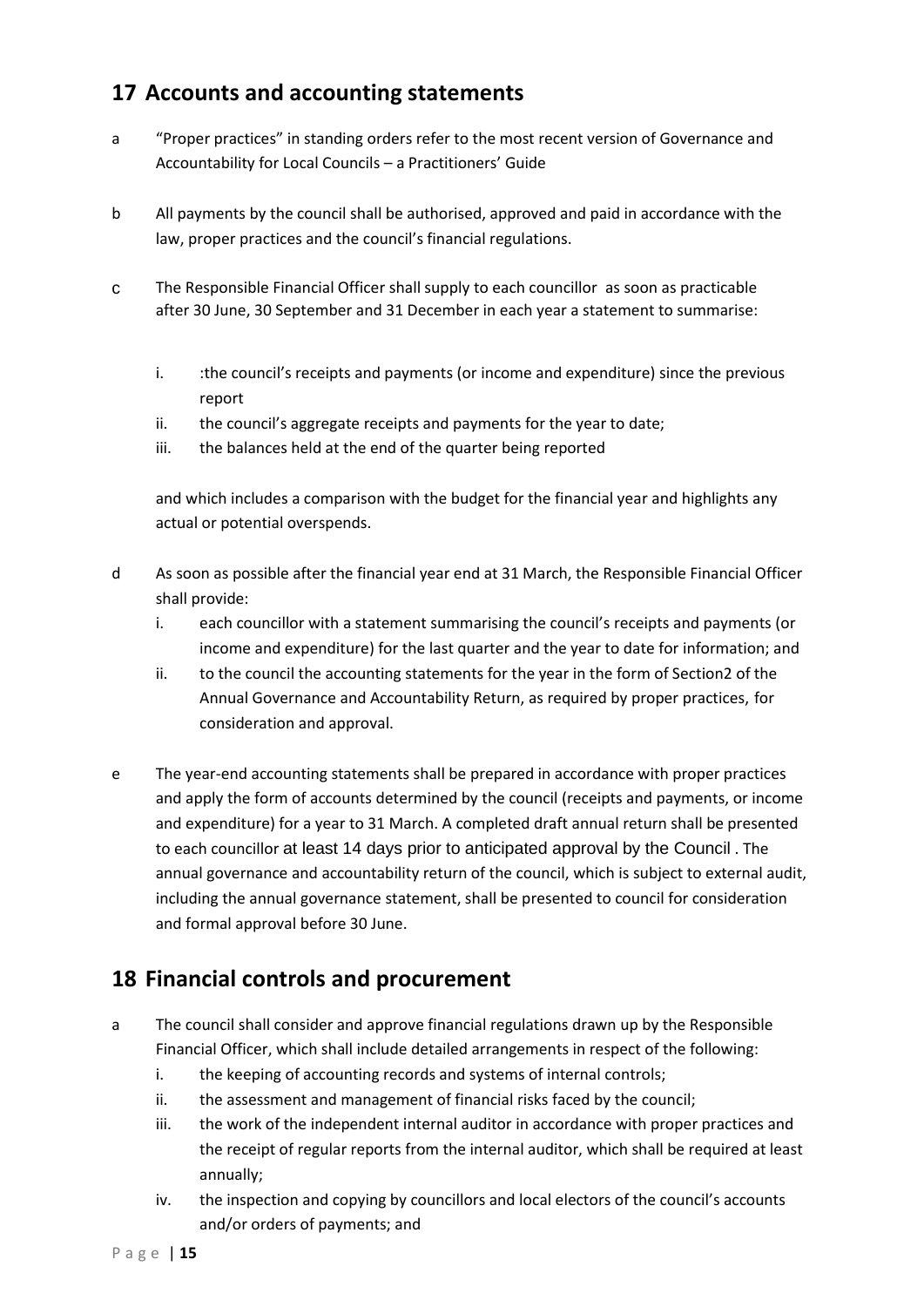- v. whether contracts with an estimated value below **£25,000** due to special circumstances are exempt from a tendering process or procurement exercise.
- b Financial regulations shall be reviewed regularly and at least annually for fitness of purpose.
- **c A public contract regulated by the Public Contracts Regulations 2015 with an estimated value in excess of £25,000 but less than the relevant thresholds in standing order 18(f) is subject to Regulations 109-114 of the Public Contracts Regulations 2015 which include a requirement on the Council to advertise the contract opportunity on the Contracts Finder website regardless of what other means it uses to advertise the opportunity unless it proposes to use an existing list of approved suppliers (framework agreement).**
- d Subject to additional requirements in the financial regulations of the council, the tender process for contracts for the supply of goods, materials, services or the execution of works shall include, as a minimum, the following steps:
	- i. a specification for the goods, materials, services or the execution of works shall be drawn up;
	- ii. an invitation to tender shall be drawn up to confirm (i) the council's specification (ii) the time, date and address for the submission of tenders (iii) the date of the council's written response to the tender and (iv) the prohibition on prospective contractors contacting councillors or staff to encourage or support their tender outside the prescribed process;
	- iii. the invitation to tender shall be advertised in a local newspaper and in any other manner that is appropriate;
	- iv. tenders are to be submitted in writing in a sealed marked envelope addressed to the Proper Officer;
	- v. tenders shall be opened by the Proper Officer in the presence of at least one councillor after the deadline for submission of tenders has passed;
	- vi. tenders are to be reported to and considered by the appropriate meeting of the council or a committee or sub-committee with delegated responsibility.
- e Neither the council, nor a committee or a sub-committee with delegated responsibility for considering tenders, is bound to accept the lowest value tender.
- **f A public contract regulated by the Public Contracts Regulations 2015 with an estimated value in excess of £213,477 for a public service or supply contract or in excess of £5,336,937 for a public works contract (or other thresholds determined by the European Commission every two years and published in the Official Journal of the European Union (OJEU)) shall comply with the relevant procurement procedures and other requirements in the Public Contracts Regulations 2015 which include advertising the contract opportunity on the Contracts Finder website and in OJEU.**
- g **A public contract in connection with the supply of gas, heat, electricity, drinking water, transport services, or postal services to the public; or the provision of a port or airport; or the exploration for or extraction of gas, oil or solid fuel with an estimated value in excess of £426,955 for a supply, services or design contract; or in excess of £5,336,937 for a works contract; or £820,370 for a social and other specific services contract (or other thresholds**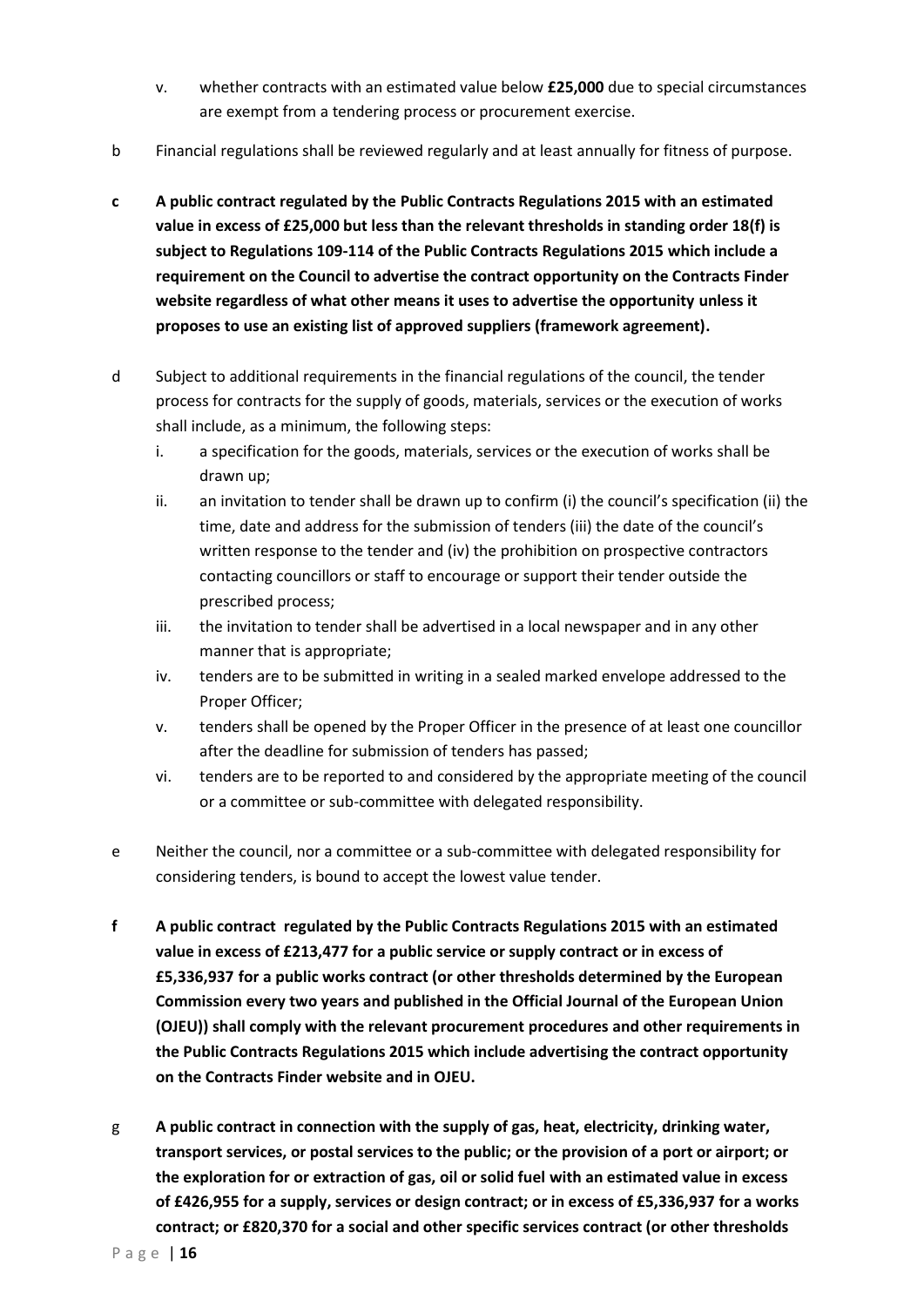**determined by the European Commission every two years and published in OJEU) shall comply with the relevant procurement procedures and other requirements in the Utilities Contracts Regulations 2016.**

## <span id="page-16-0"></span>**19 Handling staff matters**

- a A matter personal to a member of staff that is being considered by a meeting of the Management and Strategic Planning committee is subject to standing order 11 above. .
- b Subject to the council's policy regarding absences from work, the council's most senior member of staff shall notify the chairman of Management and Strategic Planning Committee or, if he is not available, the vice-chairman of the Management and Strategic Planning committee of absence occasioned by illness or other reason and that person shall report such absence to Management and Strategic Planning Committee at its next meeting.
- c The chairman of the Management and Strategic Planning committee and another councillor (Chair designate) or in his absence, the vice-chairman shall upon a resolution conduct a review of the performance and annual appraisal of the work of the Clerk. The Chair of the Management and Strategic sub- committee and the clerk shall upon resolution conduct a review of the performance and annual appraisal of the work of other employees. The reviews and appraisal shall be reported in writing and is subject to approval by resolution by the Management and Strategic Planning committee.
- d Subject to the council's policy regarding the handling of grievance matters, the council's most senior employee shall contact the chairman of the Management and Strategic Planning Committee or in his absence, the vice-chairman of the Management and Strategic Planning Committee in respect of an informal or formal grievance matter, and this matter shall be reported back and progressed by resolution of the Management and Strategic Planning Committee.
- e Subject to the council's policy regarding the handling of grievance matters, if an informal or formal grievance matter raised by the Clerk relates to the chairman or vice-chairman of the Management and Strategic Planning Committee, this shall be communicated to another member of the Management and Strategic Planning committee] which shall be reported back and progressed by resolution of the Management and Strategic Planning Committee.
- f Any persons responsible for all or part of the management of staff shall treat as confidential the written records of all meetings relating to their performance, capabilities, grievance or disciplinary matters as.
- g In accordance with standing order 11 (a) persons with line management responsibilities shall have access to staff records referred to in standing order 19(f).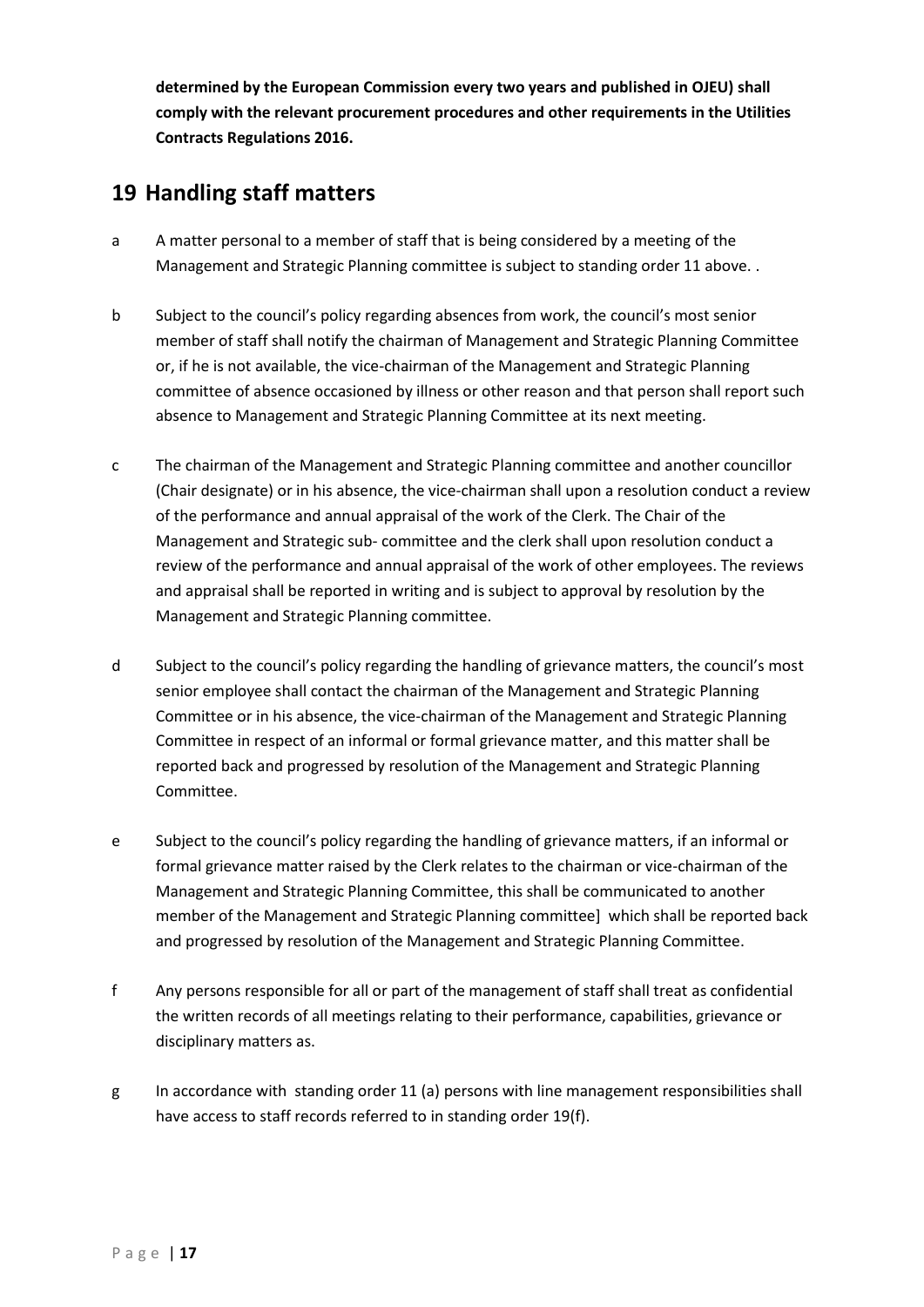#### <span id="page-17-0"></span>**20 Responsibilities to provide Information**

*See also standing order 21.* 

**a In accordance with freedom of information legislation, the Council shall publish information in accordance with its publication scheme and respond to requests for information held by the Council.** 

#### <span id="page-17-1"></span>**21 Responsibilities under Data Protection Legislation**

(Below is not an exclusive list). *See also standing order 11.* 

- a The Council may appoint a Data Protection Officer.
- b **The Council shall have policies and procedures in place to respond to an individual exercising statutory rights concerning his personal data.**
- c **The Council shall have a written policy in place for responding to and managing a personal data breach.**
- d **The Council shall keep a record of all personal data breaches comprising the facts relating to the personal data breach, its effects and the remedial action taken.**
- e **The Council shall ensure that information communicated in its privacy notice(s) is in an easily accessible and available form and kept up to date.**
- f **The Council shall maintain a written record of its processing activities.**

## <span id="page-17-2"></span>**22 Relations with the Press/Media**

Requests from the press or other media for an oral or written comment or statement from the Council, its councillors or staff shall be handled in accordance with the Council's policy in respect of dealing with the press and

#### <span id="page-17-3"></span>**23 Execution and sealing of legal deeds**

*See also standing orders 15(b)(xii) and (xvii) above.* 

- a A legal deed shall not be executed on behalf of the council unless authorised by a resolution.
- b **Subject to standing order 22(a) above, any two councillors may sign, on behalf of the council, any deed required by law and the Proper Officer shall witness their signatures.**

#### <span id="page-17-4"></span>**24 Communicating with district councillors**

- a An invitation to attend a meeting of the council shall be sent, together with the agenda, to the ward councillor(s) of the Metropolitan District Council representing the area of the council.
- b Unless the Council determines otherwise, a copy of each letter sent to the Metropolitan District Council shall be sent to the ward councillors representing the area of the Council.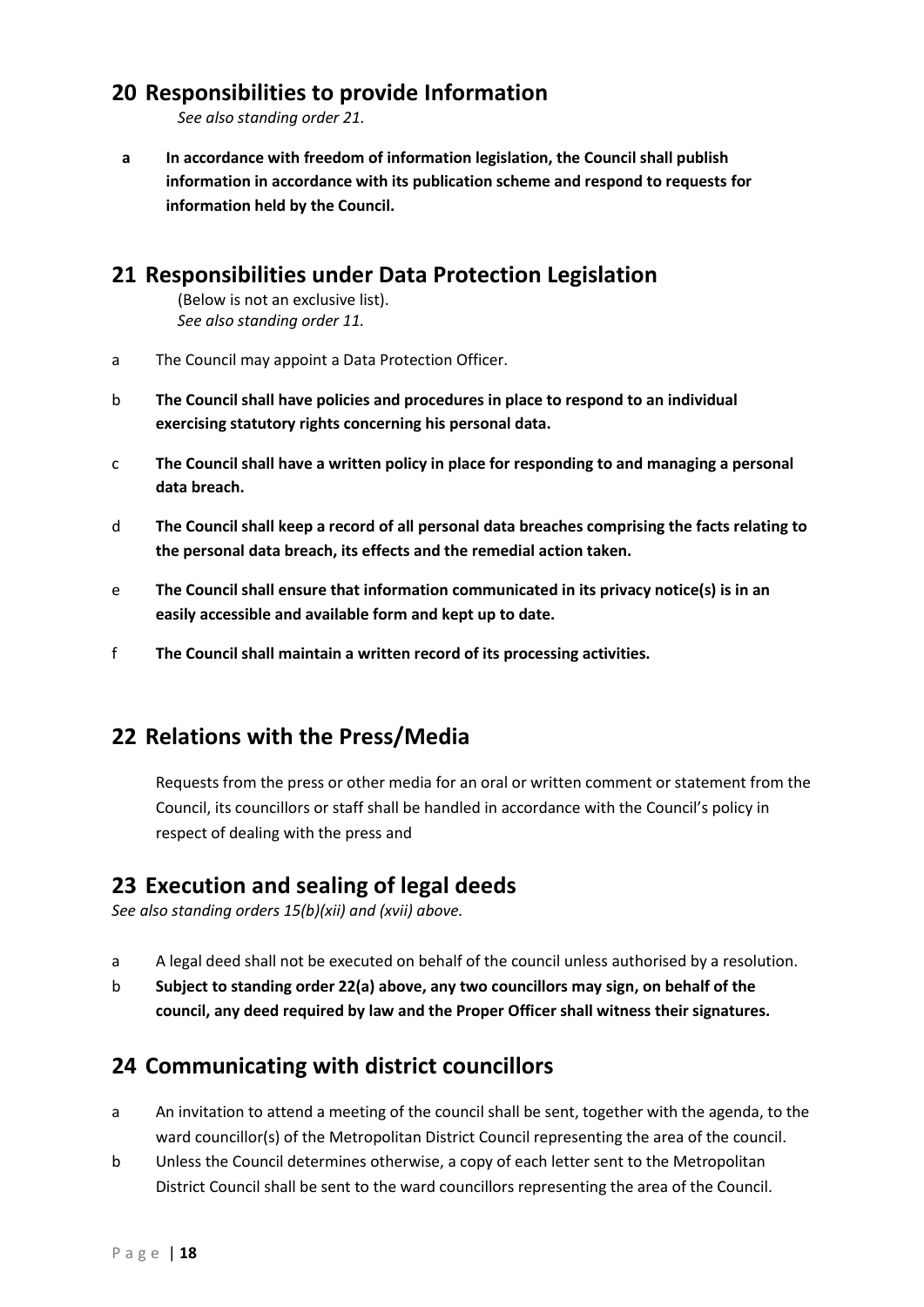## <span id="page-18-0"></span>**25 Restrictions on councillor activities**

- a. Unless authorised by a resolution, no councillor shall:
	- i. inspect any land and/or premises which the council has a right or duty to inspect; or
	- ii. issue orders, instructions or directions.

## <span id="page-18-1"></span>**26 Standing orders generally**

- a All or part of a standing order, except one that incorporates mandatory statutory requirements, may be suspended by resolution in relation to the consideration of an item on the agenda for a meeting.
- b A motion to add to or vary or revoke one or more of the council's standing orders, except one that incorporates mandatory statutory requirements, shall be proposed by a special motion, the written notice by at least ( 6 ) councillors to be given to the Proper Officer in accordance with standing order 9 above.
- c The Proper Officer shall provide a copy of the council's standing orders to a councillor as soon as possible after he has delivered his acceptance of office form.
- d The decision of the chairman of a meeting as to the application of standing orders at the meeting shall be final.

# **Appendix To Standing Orders To Cover Remote Meetings**

#### **Introduction**

The following Standing Orders are an addendum to the Standing Orders (SOs) for Wilsden Parish Council to enable the effective management of meetings held remotely due to the Coronavirus pandemic; in all other matters Wilsden Parish Council SOs apply.

## **Convening**

a. A remote meeting of the Council or of one of its committees will be convened in accordance with Paragraph 10 of the Local Government Act 1972.

b. The council will ensure that all non-confidential meeting papers are posted on its website.

## **Chairman's Role**

All meetings shall commence with a statement from the council Chairman, outlining the procedures to be undertaken to hold a lawful and effective remote meeting and will highlight the requirement for all councillors and non-councillors with voting rights to observe the code of conduct adopted by the Council.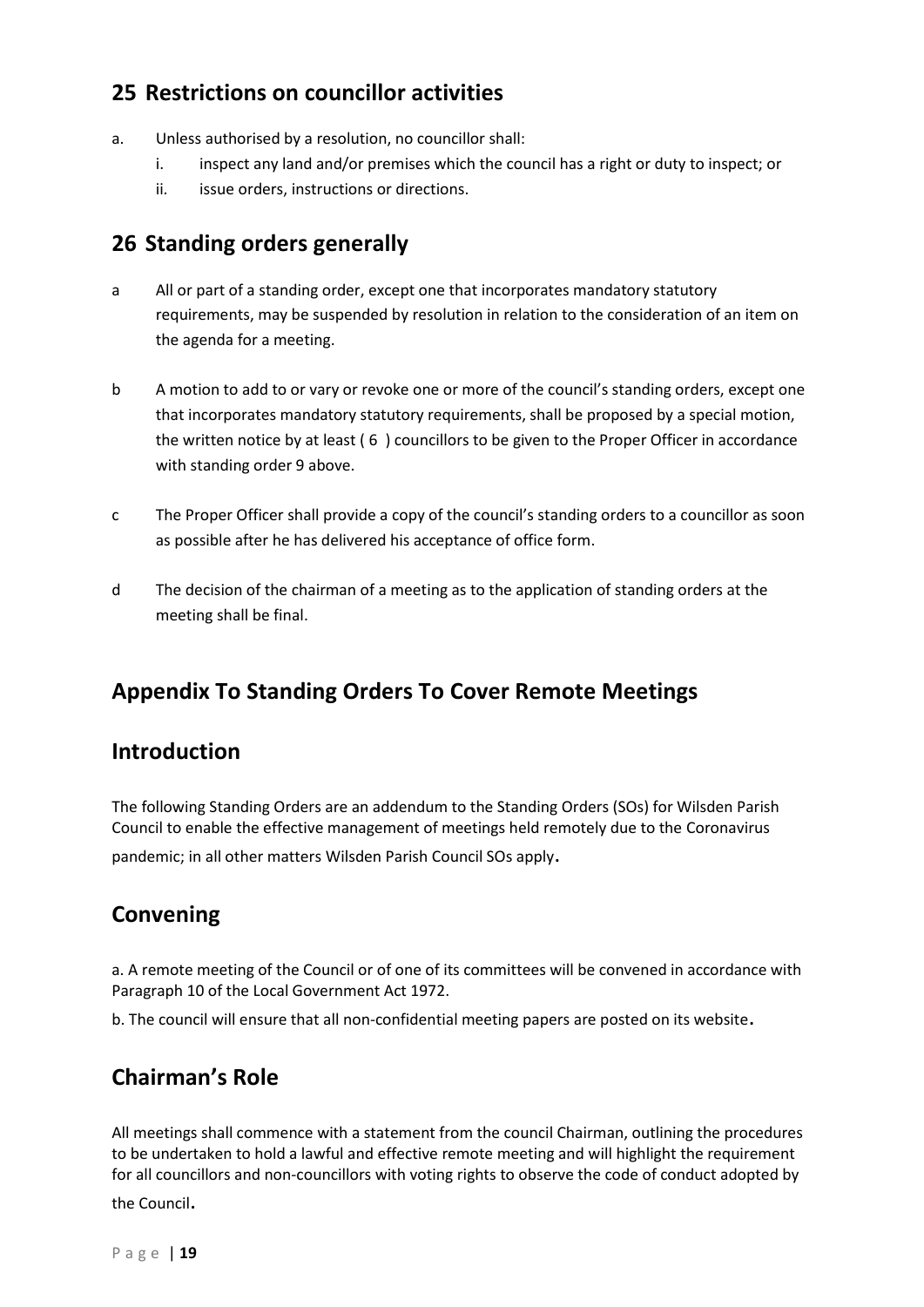## **Present**

**Councillors are deemed present for the purposes of any remote meeting, when they can speak, hear, and be heard (and where practicable see and be seen) by all those in attendance (whether by video conferencing or by telephone).** 

Where the council has taken reasonable measures to provide guidance and support to a councillor to join a remote meeting, but that member is experiencing difficulties that are outside of the control of the council, the lack of attendance of the member shall not invalidate a properly convened and quorate meeting

All councillors present will be required to state their name prior to the commencement of the meeting.

## **Quorum**

**No business may be transacted at a meeting unless at least one-third of the whole number of members of the Council are present and in no case shall the quorum of a meeting be less than three.**

If a meeting is or becomes inquorate no business shall be transacted and the meeting shall be closed. The business on the agenda for the meeting shall be adjourned to another meeting.

# **Voting**

**Subject to a meeting being quorate, all resolutions at a meeting shall be decided by a majority of the councillors and non-councillors with voting rights who are present and voting.** 

**The chairman of a meeting may give an original vote on any matter put to the vote, and in the case of an equality of votes may exercise his casting vote whether or not he gave an original vote.** 

Such a request shall be made before moving on to the next item of business on the agenda.

The Chairman will ask each councillor in turn to state their voting preference. At the end of the vote the Chairman will summarise the result of the vote.

The minutes will reflect the decision of council.

# **Council/Committee Discussion**

The rules of debate as set out in Section 1 of Wilsden Parish Council Standing Orders will apply.

After introducing an item the Chairman will ask participating councillors/committee members who have joined by telephone if they wish to contribute to the discussion. Participants who have video access to the meeting will use the 'raised hand' icon. The Chairman will identify them by name when they are called to speak.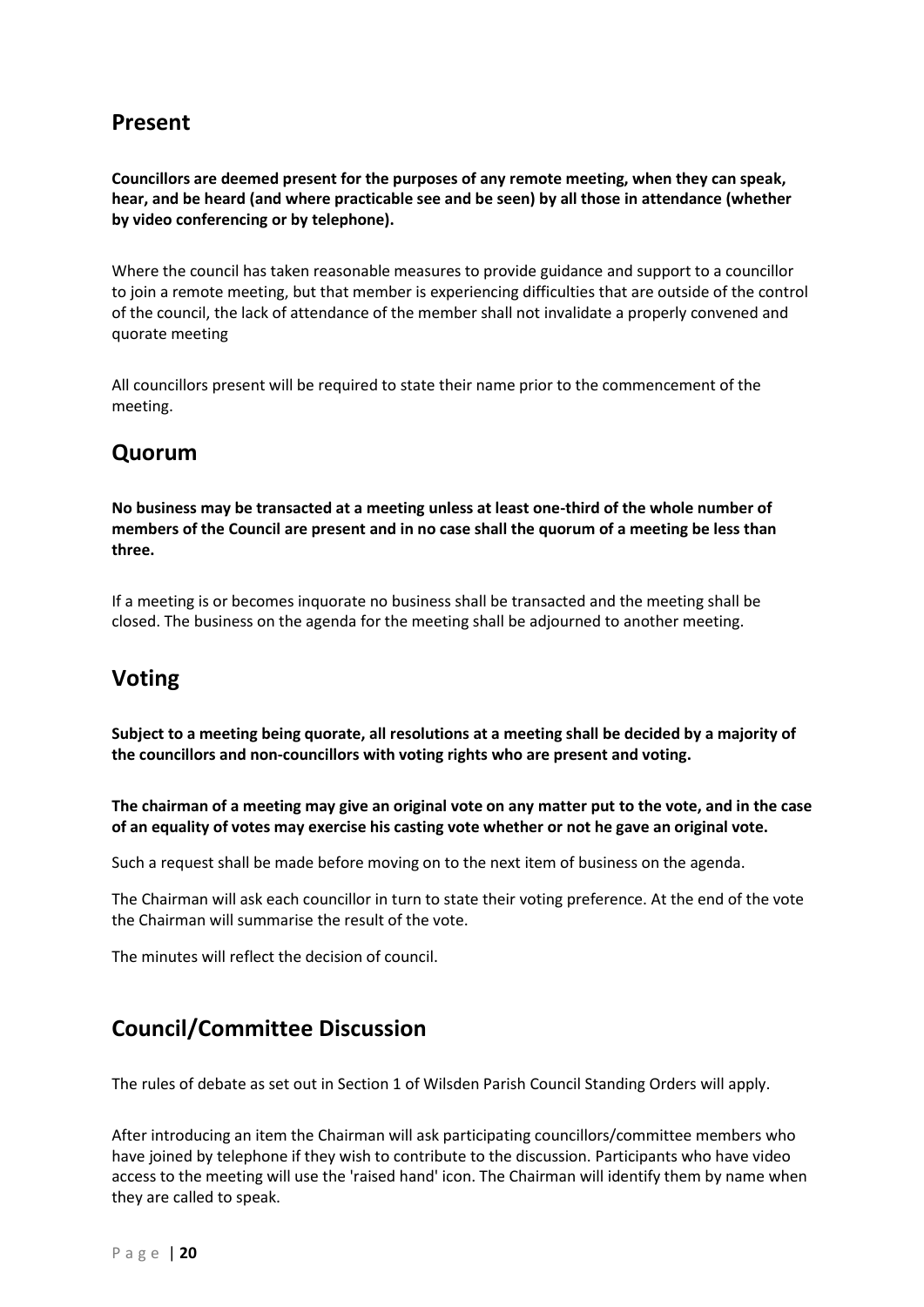After each member has been heard, the Chairman will call for a proposal on the item of business to be transacted, by a member present (member to state their name upon making the proposal).

Once a proposal is moved, if required, the Chairman will call for that proposal to be seconded by a member present (member to state their name upon seconding the proposal). The Chairman will request any amendments to said proposal from each member present, prior to a vote on that motion.

# **Declarations Of Interest In An Item Of Business To Be Transacted At The Meeting**

**A councillor or a non-councillor with voting rights who has a disclosable pecuniary interest or another interest as set out in the Council's code of conduct in a matter being considered at a meeting is subject to statutory limitations or restrictions under the code on his right to participate and vote on that matter.** 

When this situation arises the Chairman will move the participant in question from the live meeting using the functionality of the online software whilst this agenda item is discussed. On conclusion of this item the Chairman will invite the participant back into the meeting. The Chairman will state his actions to all participants.

#### **Public Participation**

The period of time designated for public participation at a meeting shall not exceed twenty minutes unless directed by the chairman of the meeting; a member of the public shall not speak for more than five minutes.

The Chairman will ask each member of the public, joining the meeting by telephone, if they wish to contribute to this session.

Members of the public joining the meeting by video link shall use the 'raise my hand facility' [or physically raise their hand if this facility is not available to them] – the clerk/vice-chairman will make a note of these and they will be invited to speak by the Chairman.

#### **Exclusion Of The Press And Public**

**All meetings of the council and its committees will be available for the press and public to attend (i.e. open to the public).**

**The council or a committee may resolve to exclude the press and public from a meeting (whether during the whole or part of the proceedings), due to publicity of the matter being prejudicial to the public interest, by reason of the confidential nature of the business to be transacted or for other special reasons.** 

Business that is considered as falling into the above category will be placed at the end of the agenda.

If council passes a resolution to exclude the press and the public the meeting link will be terminated. The council will then continue the meeting by going into a fresh remote meeting link.